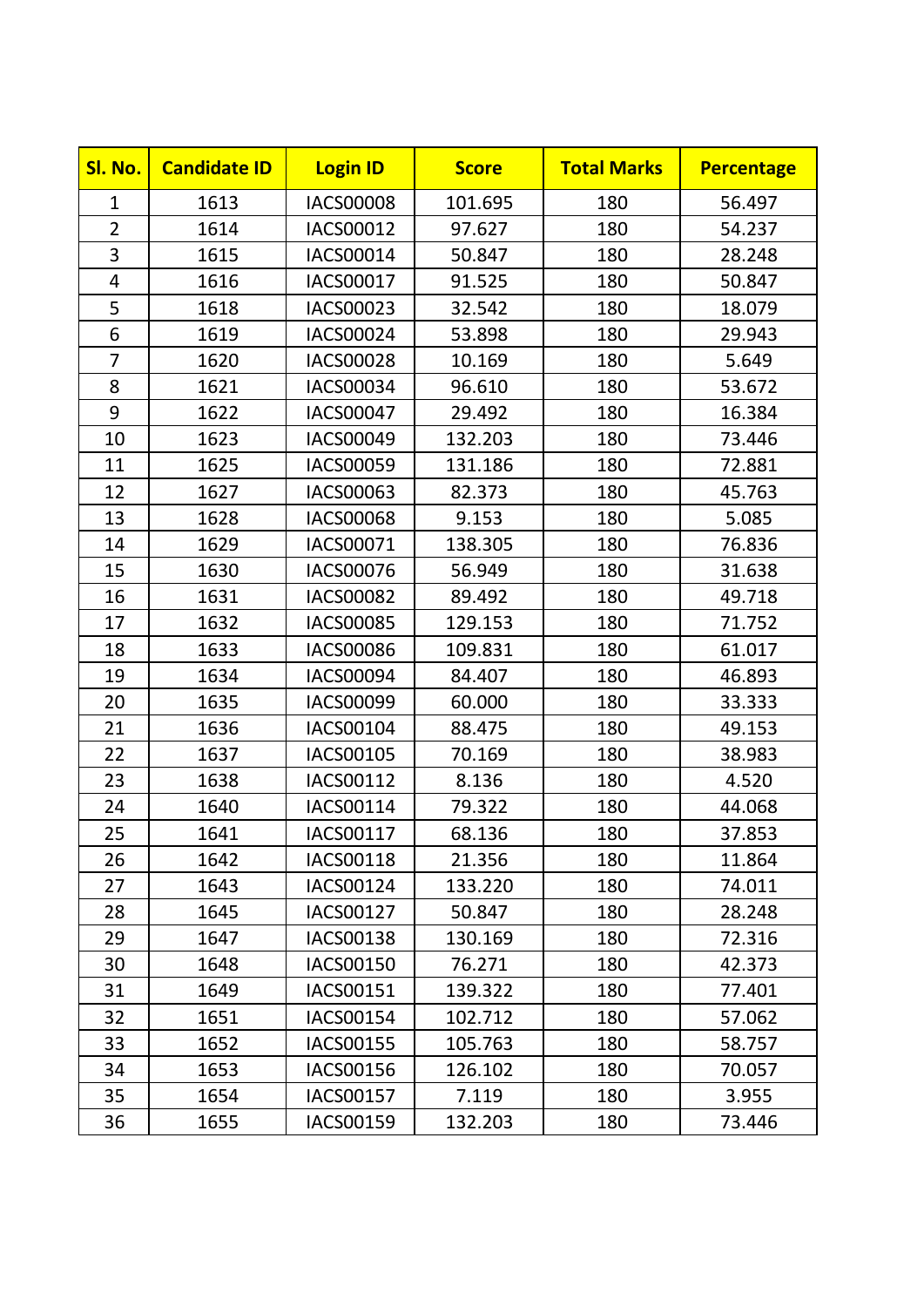| 37 | 1656 | IACS00160        | 3.051   | 180 | 1.695  |
|----|------|------------------|---------|-----|--------|
| 38 | 1657 | IACS00162        | 95.593  | 180 | 53.107 |
| 39 | 1658 | IACS00170        | 37.627  | 180 | 20.904 |
| 40 | 1659 | IACS00179        | 94.576  | 180 | 52.542 |
| 41 | 1660 | IACS00194        | 114.915 | 180 | 63.842 |
| 42 | 1661 | IACS00196        | 109.831 | 180 | 61.017 |
| 43 | 1662 | IACS00199        | 151.525 | 180 | 84.181 |
| 44 | 1663 | IACS00209        | 102.712 | 180 | 57.062 |
| 45 | 1664 | IACS00211        | 78.305  | 180 | 43.503 |
| 46 | 1667 | <b>IACS00220</b> | 78.305  | 180 | 43.503 |
| 47 | 1668 | <b>IACS00224</b> | 90.508  | 180 | 50.282 |
| 48 | 1669 | <b>IACS00228</b> | 9.153   | 180 | 5.085  |
| 49 | 1670 | IACS00231        | 3.051   | 180 | 1.695  |
| 50 | 1671 | IACS00234        | 139.322 | 180 | 77.401 |
| 51 | 1673 | <b>IACS00238</b> | 115.932 | 180 | 64.407 |
| 52 | 1674 | <b>IACS00240</b> | 113.898 | 180 | 63.277 |
| 53 | 1675 | IACS00243        | 65.085  | 180 | 36.158 |
| 54 | 1676 | <b>IACS00245</b> | 130.169 | 180 | 72.316 |
| 55 | 1677 | <b>IACS00246</b> | 69.153  | 180 | 38.418 |
| 56 | 1678 | <b>IACS00256</b> | 103.729 | 180 | 57.627 |
| 57 | 1679 | <b>IACS00264</b> | 75.254  | 180 | 41.808 |
| 58 | 1680 | <b>IACS00270</b> | 115.932 | 180 | 64.407 |
| 59 | 1682 | <b>IACS00277</b> | 101.695 | 180 | 56.497 |
| 60 | 1683 | <b>IACS00279</b> | 146.441 | 180 | 81.356 |
| 61 | 1685 | <b>IACS00288</b> | 126.102 | 180 | 70.057 |
| 62 | 1686 | <b>IACS00295</b> | 138.305 | 180 | 76.836 |
| 63 | 1687 | IACS00299        | 46.780  | 180 | 25.989 |
| 64 | 1688 | <b>IACS00307</b> | 90.508  | 180 | 50.282 |
| 65 | 1689 | <b>IACS00308</b> | 67.119  | 180 | 37.288 |
| 66 | 1690 | IACS00311        | 93.559  | 180 | 51.977 |
| 67 | 1691 | <b>IACS00318</b> | 101.695 | 180 | 56.497 |
| 68 | 1692 | <b>IACS00320</b> | 98.644  | 180 | 54.802 |
| 69 | 1693 | IACS00323        | 73.220  | 180 | 40.678 |
| 70 | 1695 | <b>IACS00325</b> | 155.593 | 180 | 86.441 |
| 71 | 1696 | <b>IACS00326</b> | 144.407 | 180 | 80.226 |
| 72 | 1698 | IACS00329        | 78.305  | 180 | 43.503 |
| 73 | 1699 | IACS00331        | 96.610  | 180 | 53.672 |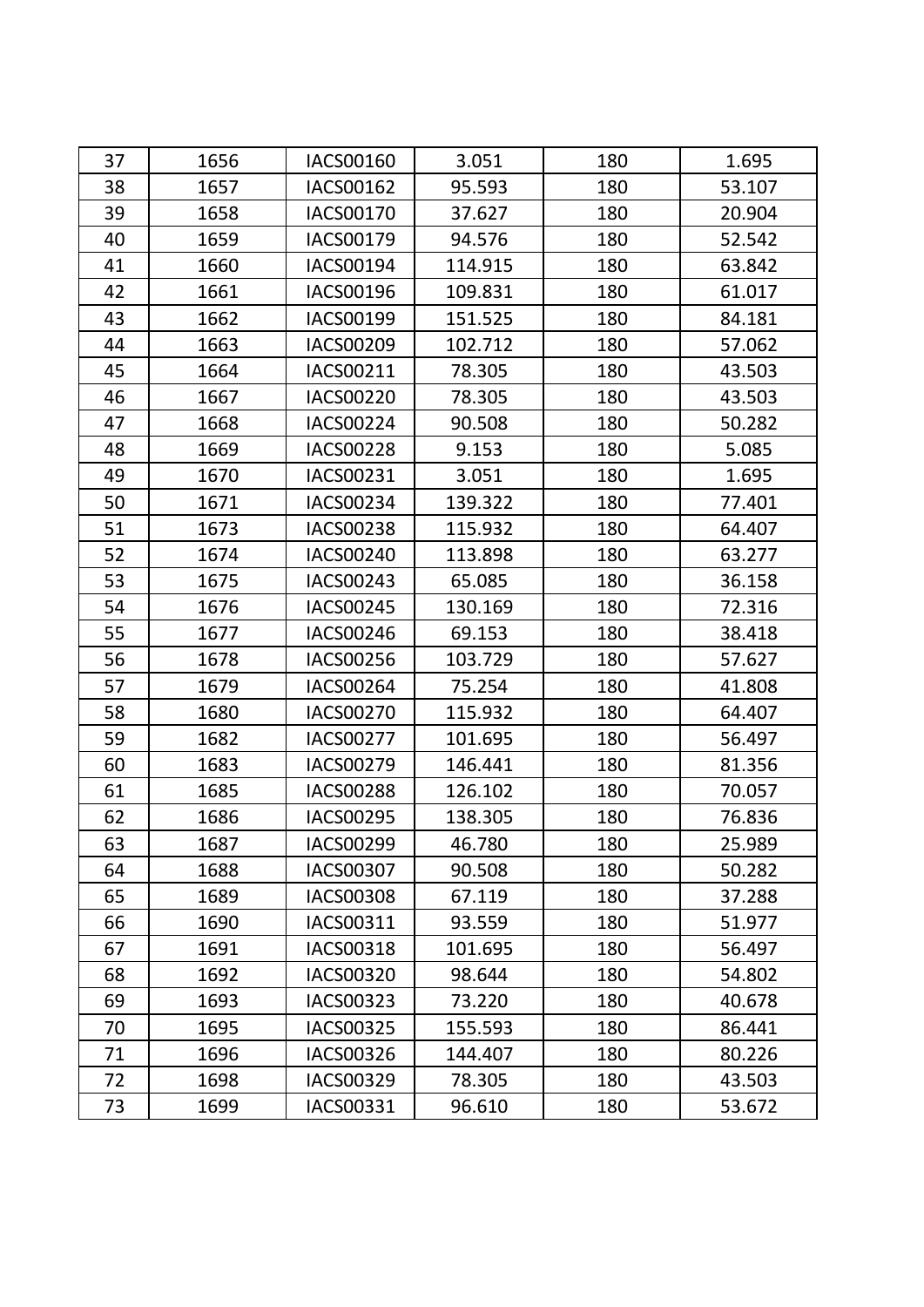| 74  | 1700 | <b>IACS00334</b> | 66.102   | 180 | 36.723    |
|-----|------|------------------|----------|-----|-----------|
| 75  | 1701 | <b>IACS00337</b> | 88.475   | 180 | 49.153    |
| 76  | 1702 | IACS00340        | 34.576   | 180 | 19.209    |
| 77  | 1704 | <b>IACS00342</b> | 69.153   | 180 | 38.418    |
| 78  | 1706 | <b>IACS00348</b> | 84.407   | 180 | 46.893    |
| 79  | 1707 | IACS00349        | 102.712  | 180 | 57.062    |
| 80  | 1708 | <b>IACS00350</b> | 105.763  | 180 | 58.757    |
| 81  | 1709 | <b>IACS00359</b> | 106.780  | 180 | 59.322    |
| 82  | 1711 | IACS00367        | 83.390   | 180 | 46.328    |
| 83  | 1712 | <b>IACS00368</b> | 104.746  | 180 | 58.192    |
| 84  | 1713 | IACS00369        | 111.864  | 180 | 62.147    |
| 85  | 1714 | <b>IACS00372</b> | 66.102   | 180 | 36.723    |
| 86  | 1717 | <b>IACS00377</b> | 82.373   | 180 | 45.763    |
| 87  | 1718 | IACS00379        | 37.627   | 180 | 20.904    |
| 88  | 1719 | <b>IACS00387</b> | 32.542   | 180 | 18.079    |
| 89  | 1720 | <b>IACS00390</b> | 39.661   | 180 | 22.034    |
| 90  | 1723 | IACS00401        | 51.864   | 180 | 28.813    |
| 91  | 1724 | <b>IACS00404</b> | 90.508   | 180 | 50.282    |
| 92  | 1725 | <b>IACS00408</b> | 90.508   | 180 | 50.282    |
| 93  | 1727 | <b>IACS00418</b> | 80.339   | 180 | 44.633    |
| 94  | 1729 | IACS00423        | 15.254   | 180 | 8.474     |
| 95  | 1730 | <b>IACS00427</b> | 30.508   | 180 | 16.949    |
| 96  | 1732 | IACS00431        | 80.339   | 180 | 44.633    |
| 97  | 1733 | <b>IACS00442</b> | 117.966  | 180 | 65.537    |
| 98  | 1735 | <b>IACS00455</b> | 105.763  | 180 | 58.757    |
| 99  | 1736 | <b>IACS00456</b> | 91.525   | 180 | 50.847    |
| 100 | 1737 | <b>IACS00457</b> | 51.864   | 180 | 28.813    |
| 101 | 1738 | <b>IACS00462</b> | 75.254   | 180 | 41.808    |
| 102 | 1739 | IACS00467        | 57.966   | 180 | 32.203    |
| 103 | 1740 | <b>IACS00468</b> | 84.407   | 180 | 46.893    |
| 104 | 1741 | <b>IACS00475</b> | 152.542  | 180 | 84.746    |
| 105 | 1742 | <b>IACS00477</b> | $-5.085$ | 180 | <b>NA</b> |
| 106 | 1743 | <b>IACS00488</b> | 14.237   | 180 | 7.909     |
| 107 | 1744 | IACS00491        | 62.034   | 180 | 34.463    |
| 108 | 1745 | <b>IACS00497</b> | 23.390   | 180 | 12.994    |
| 109 | 1746 | <b>IACS00504</b> | 108.814  | 180 | 60.452    |
| 110 | 1747 | <b>IACS00505</b> | 112.881  | 180 | 62.712    |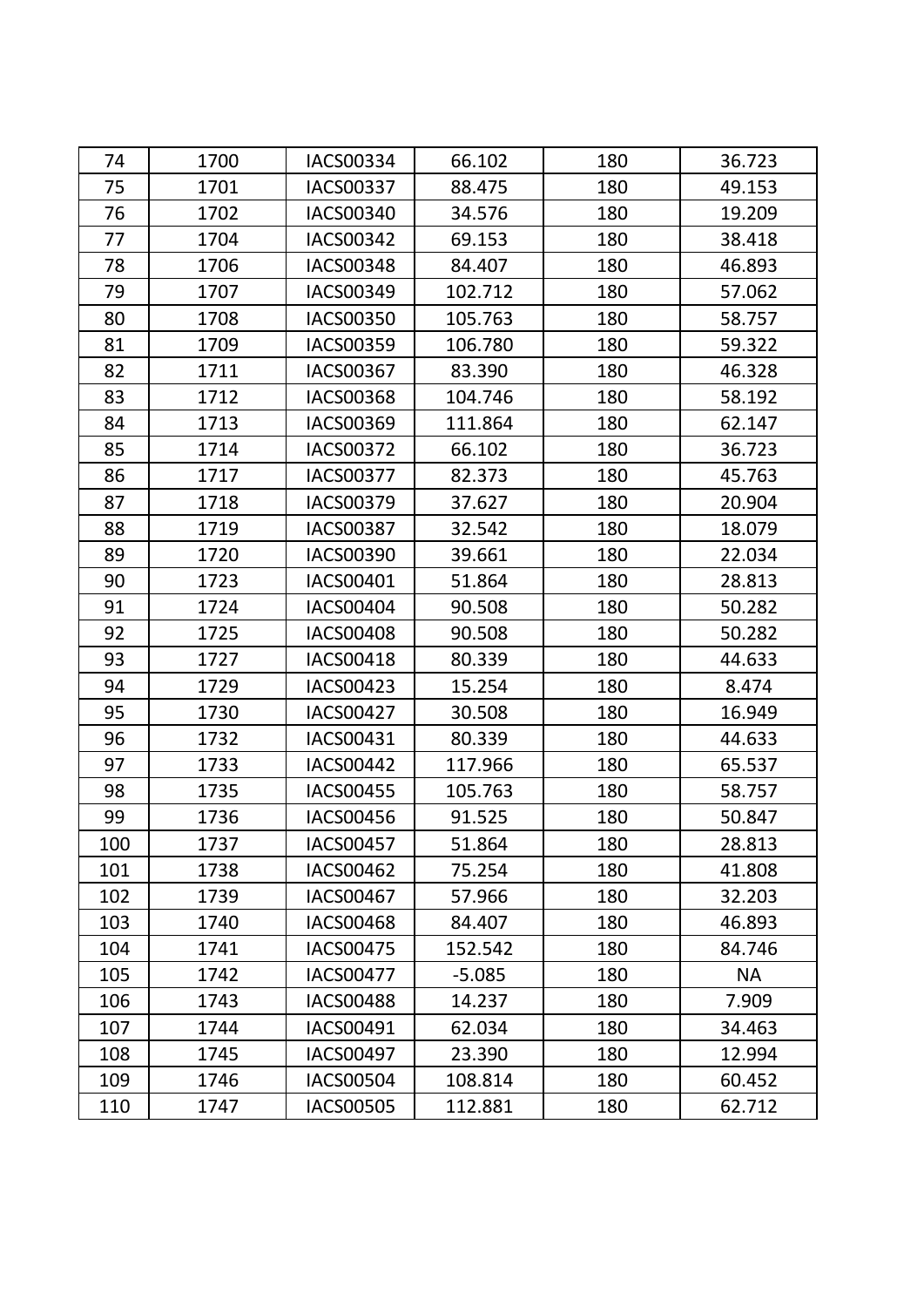| 111 | 1748 | <b>IACS00509</b> | 40.678  | 180 | 22.599 |
|-----|------|------------------|---------|-----|--------|
| 112 | 1750 | <b>IACS00517</b> | 22.373  | 180 | 12.429 |
| 113 | 1751 | IACS00519        | 95.593  | 180 | 53.107 |
| 114 | 1752 | IACS00533        | 100.678 | 180 | 55.932 |
| 115 | 1753 | IACS00536        | 36.610  | 180 | 20.339 |
| 116 | 1756 | <b>IACS00554</b> | 95.593  | 180 | 53.107 |
| 117 | 1757 | <b>IACS00556</b> | 96.610  | 180 | 53.672 |
| 118 | 1758 | IACS00561        | 43.729  | 180 | 24.294 |
| 119 | 1759 | <b>IACS00565</b> | 120.000 | 180 | 66.667 |
| 120 | 1760 | <b>IACS00574</b> | 140.339 | 180 | 77.966 |
| 121 | 1761 | <b>IACS00584</b> | 88.475  | 180 | 49.153 |
| 122 | 1763 | <b>IACS00586</b> | 108.814 | 180 | 60.452 |
| 123 | 1764 | <b>IACS00587</b> | 92.542  | 180 | 51.412 |
| 124 | 1765 | <b>IACS00595</b> | 154.576 | 180 | 85.876 |
| 125 | 1766 | <b>IACS00604</b> | 82.373  | 180 | 45.763 |
| 126 | 1767 | <b>IACS00606</b> | 80.339  | 180 | 44.633 |
| 127 | 1768 | IACS00607        | 85.424  | 180 | 47.458 |
| 128 | 1769 | IACS00613        | 98.644  | 180 | 54.802 |
| 129 | 1770 | IACS00617        | 127.119 | 180 | 70.622 |
| 130 | 1771 | IACS00619        | 112.881 | 180 | 62.712 |
| 131 | 1772 | <b>IACS00625</b> | 76.271  | 180 | 42.373 |
| 132 | 1773 | IACS00627        | 31.525  | 180 | 17.514 |
| 133 | 1774 | IACS00630        | 135.254 | 180 | 75.141 |
| 134 | 1775 | IACS00636        | 12.203  | 180 | 6.779  |
| 135 | 1776 | <b>IACS00638</b> | 92.542  | 180 | 51.412 |
| 136 | 1777 | <b>IACS00642</b> | 97.627  | 180 | 54.237 |
| 137 | 1778 | IACS00643        | 144.407 | 180 | 80.226 |
| 138 | 1779 | <b>IACS00646</b> | 98.644  | 180 | 54.802 |
| 139 | 1780 | IACS00649        | 71.186  | 180 | 39.548 |
| 140 | 1781 | <b>IACS00652</b> | 118.983 | 180 | 66.102 |
| 141 | 1782 | IACS00655        | 53.898  | 180 | 29.943 |
| 142 | 1783 | IACS00656        | 88.475  | 180 | 49.153 |
| 143 | 1784 | <b>IACS00657</b> | 65.085  | 180 | 36.158 |
| 144 | 1785 | <b>IACS00658</b> | 29.492  | 180 | 16.384 |
| 145 | 1788 | <b>IACS00662</b> | 90.508  | 180 | 50.282 |
| 146 | 1789 | IACS00669        | 121.017 | 180 | 67.232 |
| 147 | 1790 | IACS00674        | 71.186  | 180 | 39.548 |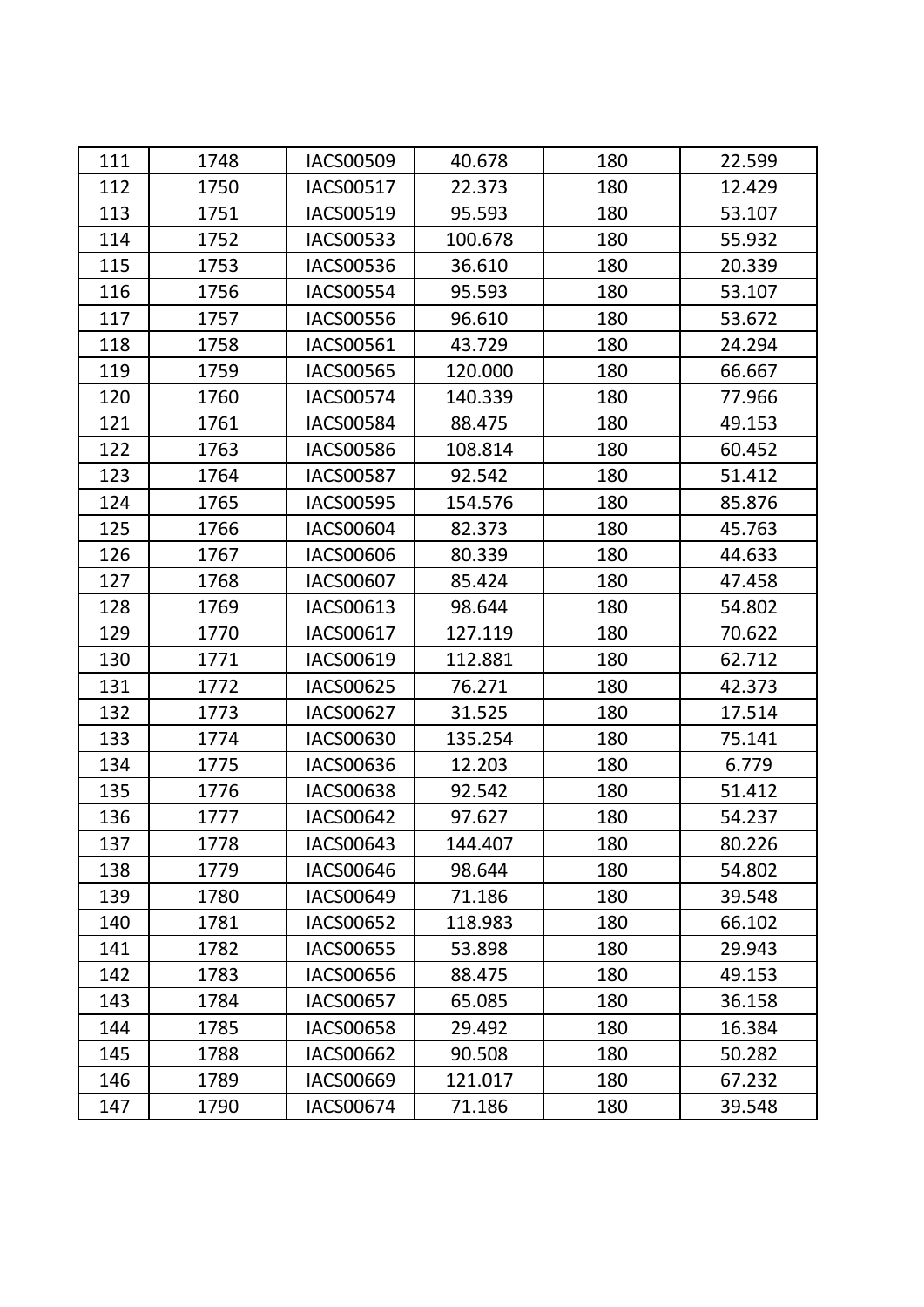| 148 | 1791 | <b>IACS00677</b> | 28.475  | 180 | 15.819 |
|-----|------|------------------|---------|-----|--------|
| 149 | 1792 | <b>IACS00678</b> | 98.644  | 180 | 54.802 |
| 150 | 1793 | IACS00679        | 55.932  | 180 | 31.073 |
| 151 | 1794 | <b>IACS00682</b> | 87.458  | 180 | 48.588 |
| 152 | 1795 | IACS00695        | 109.831 | 180 | 61.017 |
| 153 | 1796 | <b>IACS00697</b> | 112.881 | 180 | 62.712 |
| 154 | 1797 | IACS00699        | 146.441 | 180 | 81.356 |
| 155 | 1798 | <b>IACS00702</b> | 17.288  | 180 | 9.604  |
| 156 | 1799 | IACS00703        | 36.610  | 180 | 20.339 |
| 157 | 1800 | IACS00713        | 100.678 | 180 | 55.932 |
| 158 | 1801 | IACS00716        | 118.983 | 180 | 66.102 |
| 159 | 1802 | IACS00719        | 38.644  | 180 | 21.469 |
| 160 | 1803 | <b>IACS00729</b> | 80.339  | 180 | 44.633 |
| 161 | 1804 | IACS00733        | 123.051 | 180 | 68.362 |
| 162 | 1805 | IACS00735        | 135.254 | 180 | 75.141 |
| 163 | 1806 | <b>IACS00740</b> | 110.847 | 180 | 61.582 |
| 164 | 1807 | <b>IACS00742</b> | 83.390  | 180 | 46.328 |
| 165 | 1808 | <b>IACS00756</b> | 108.814 | 180 | 60.452 |
| 166 | 1809 | <b>IACS00757</b> | 99.661  | 180 | 55.367 |
| 167 | 1810 | IACS00769        | 88.475  | 180 | 49.153 |
| 168 | 1811 | IACS00773        | 42.712  | 180 | 23.729 |
| 169 | 1812 | <b>IACS00775</b> | 98.644  | 180 | 54.802 |
| 170 | 1813 | IACS00776        | 98.644  | 180 | 54.802 |
| 171 | 1814 | <b>IACS00779</b> | 86.441  | 180 | 48.023 |
| 172 | 1815 | IACS00781        | 99.661  | 180 | 55.367 |
| 173 | 1816 | <b>IACS00789</b> | 92.542  | 180 | 51.412 |
| 174 | 1817 | IACS00791        | 129.153 | 180 | 71.752 |
| 175 | 1818 | <b>IACS00796</b> | 38.644  | 180 | 21.469 |
| 176 | 1819 | <b>IACS00798</b> | 104.746 | 180 | 58.192 |
| 177 | 1821 | <b>IACS00802</b> | 81.356  | 180 | 45.198 |
| 178 | 1824 | <b>IACS00815</b> | 73.220  | 180 | 40.678 |
| 179 | 1825 | <b>IACS00816</b> | 106.780 | 180 | 59.322 |
| 180 | 1826 | <b>IACS00822</b> | 73.220  | 180 | 40.678 |
| 181 | 1827 | <b>IACS00823</b> | 109.831 | 180 | 61.017 |
| 182 | 1828 | <b>IACS00828</b> | 91.525  | 180 | 50.847 |
| 183 | 1829 | IACS00831        | 15.254  | 180 | 8.474  |
| 184 | 1830 | <b>IACS00838</b> | 110.847 | 180 | 61.582 |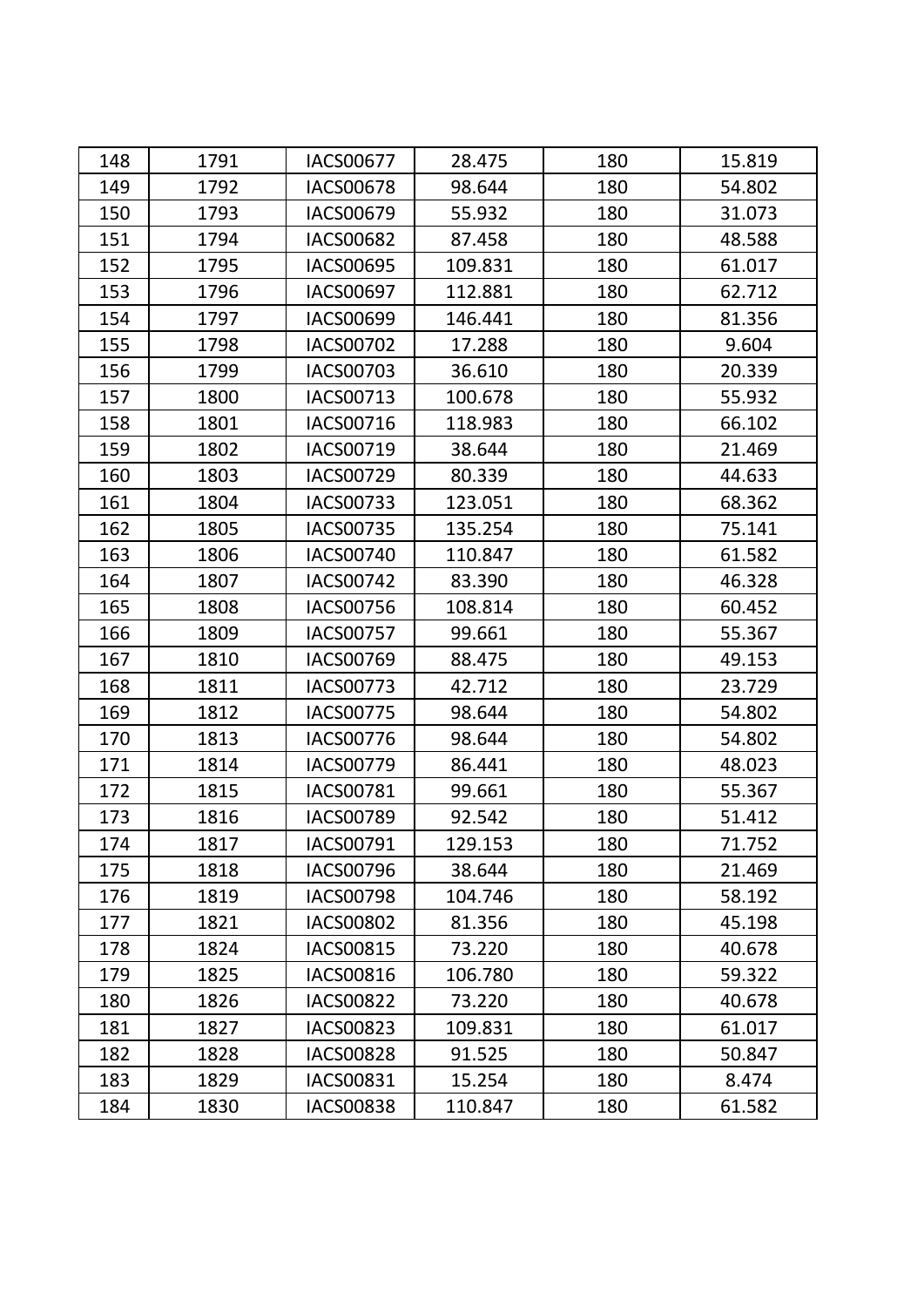| 185 | 1831 | <b>IACS00839</b> | 105.763  | 180 | 58.757    |
|-----|------|------------------|----------|-----|-----------|
| 186 | 1832 | <b>IACS00842</b> | 40.678   | 180 | 22.599    |
| 187 | 1833 | <b>IACS00845</b> | 73.220   | 180 | 40.678    |
| 188 | 1834 | <b>IACS00850</b> | 32.542   | 180 | 18.079    |
| 189 | 1835 | <b>IACS00851</b> | 87.458   | 180 | 48.588    |
| 190 | 1836 | <b>IACS00858</b> | 78.305   | 180 | 43.503    |
| 191 | 1837 | <b>IACS00859</b> | 144.407  | 180 | 80.226    |
| 192 | 1838 | <b>IACS00869</b> | 124.068  | 180 | 68.927    |
| 193 | 1839 | IACS00871        | $-5.085$ | 180 | <b>NA</b> |
| 194 | 1840 | <b>IACS00876</b> | 128.136  | 180 | 71.187    |
| 195 | 1841 | <b>IACS00877</b> | 128.136  | 180 | 71.187    |
| 196 | 1843 | <b>IACS00881</b> | 117.966  | 180 | 65.537    |
| 197 | 1844 | <b>IACS00882</b> | 109.831  | 180 | 61.017    |
| 198 | 1845 | <b>IACS00892</b> | 125.085  | 180 | 69.492    |
| 199 | 1846 | <b>IACS00893</b> | 86.441   | 180 | 48.023    |
| 200 | 1847 | <b>IACS00906</b> | 86.441   | 180 | 48.023    |
| 201 | 1848 | IACS00912        | 45.763   | 180 | 25.424    |
| 202 | 1849 | IACS00913        | 85.424   | 180 | 47.458    |
| 203 | 1850 | IACS00935        | 48.814   | 180 | 27.119    |
| 204 | 1851 | IACS00943        | 54.915   | 180 | 30.508    |
| 205 | 1852 | IACS00951        | 92.542   | 180 | 51.412    |
| 206 | 1853 | <b>IACS00952</b> | 98.644   | 180 | 54.802    |
| 207 | 1854 | <b>IACS00955</b> | 63.051   | 180 | 35.028    |
| 208 | 1855 | IACS00961        | 29.492   | 180 | 16.384    |
| 209 | 1857 | <b>IACS00972</b> | 7.119    | 180 | 3.955     |
| 210 | 1859 | IACS00974        | 13.220   | 180 | 7.344     |
| 211 | 1860 | <b>IACS00975</b> | 107.797  | 180 | 59.887    |
| 212 | 1861 | <b>IACS00977</b> | 102.712  | 180 | 57.062    |
| 213 | 1863 | <b>IACS00987</b> | 21.356   | 180 | 11.864    |
| 214 | 1865 | IACS00994        | 156.610  | 180 | 87.006    |
| 215 | 1866 | IACS00997        | 135.254  | 180 | 75.141    |
| 216 | 1867 | IACS01001        | 90.508   | 180 | 50.282    |
| 217 | 1868 | IACS01003        | 50.847   | 180 | 28.248    |
| 218 | 1869 | IACS01012        | 0.000    | 180 | 0.000     |
| 219 | 1871 | IACS01018        | 143.390  | 180 | 79.661    |
| 220 | 1872 | IACS01021        | 16.271   | 180 | 9.039     |
| 221 | 1873 | IACS01023        | 95.593   | 180 | 53.107    |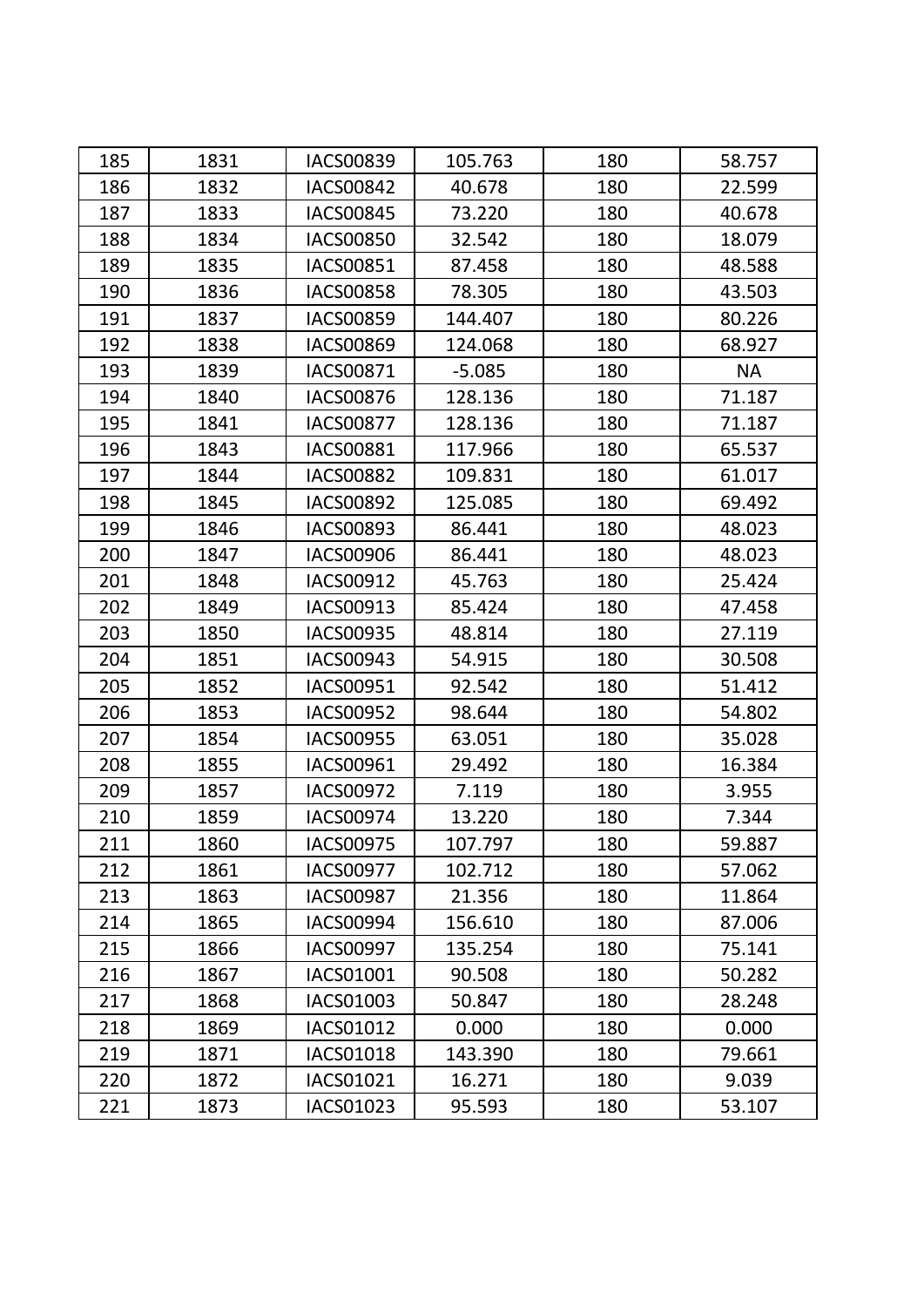| 222 | 1875 | <b>IACS01025</b> | 104.746 | 180 | 58.192 |
|-----|------|------------------|---------|-----|--------|
| 223 | 1876 | IACS01029        | 53.898  | 180 | 29.943 |
| 224 | 1877 | IACS01031        | 72.203  | 180 | 40.113 |
| 225 | 1878 | <b>IACS01038</b> | 20.339  | 180 | 11.299 |
| 226 | 1879 | IACS01040        | 49.831  | 180 | 27.684 |
| 227 | 1881 | IACS01044        | 105.763 | 180 | 58.757 |
| 228 | 1882 | IACS01047        | 21.356  | 180 | 11.864 |
| 229 | 1884 | IACS01053        | 35.593  | 180 | 19.774 |
| 230 | 1885 | IACS01055        | 85.424  | 180 | 47.458 |
| 231 | 1886 | IACS01057        | 74.237  | 180 | 41.243 |
| 232 | 1887 | <b>IACS01060</b> | 148.475 | 180 | 82.486 |
| 233 | 1888 | IACS01062        | 101.695 | 180 | 56.497 |
| 234 | 1889 | <b>IACS01066</b> | 148.475 | 180 | 82.486 |
| 235 | 1890 | <b>IACS01067</b> | 16.271  | 180 | 9.039  |
| 236 | 1891 | IACS01076        | 75.254  | 180 | 41.808 |
| 237 | 1893 | <b>IACS01085</b> | 67.119  | 180 | 37.288 |
| 238 | 1896 | IACS01093        | 121.017 | 180 | 67.232 |
| 239 | 1897 | IACS01100        | 87.458  | 180 | 48.588 |
| 240 | 1898 | IACS01103        | 69.153  | 180 | 38.418 |
| 241 | 1899 | IACS01113        | 79.322  | 180 | 44.068 |
| 242 | 1900 | IACS01116        | 23.390  | 180 | 12.994 |
| 243 | 1901 | IACS01122        | 67.119  | 180 | 37.288 |
| 244 | 1902 | IACS01123        | 88.475  | 180 | 49.153 |
| 245 | 1903 | IACS01124        | 68.136  | 180 | 37.853 |
| 246 | 1904 | <b>IACS01127</b> | 85.424  | 180 | 47.458 |
| 247 | 1906 | IACS01139        | 102.712 | 180 | 57.062 |
| 248 | 1908 | IACS01142        | 145.424 | 180 | 80.791 |
| 249 | 1910 | <b>IACS01152</b> | 9.153   | 180 | 5.085  |
| 250 | 1911 | IACS01157        | 75.254  | 180 | 41.808 |
| 251 | 1913 | IACS01161        | 100.678 | 180 | 55.932 |
| 252 | 1914 | IACS01162        | 101.695 | 180 | 56.497 |
| 253 | 1915 | IACS01165        | 143.390 | 180 | 79.661 |
| 254 | 1916 | IACS01172        | 77.288  | 180 | 42.938 |
| 255 | 1918 | <b>IACS01192</b> | 56.949  | 180 | 31.638 |
| 256 | 1919 | IACS01196        | 60.000  | 180 | 33.333 |
| 257 | 1920 | <b>IACS01198</b> | 73.220  | 180 | 40.678 |
| 258 | 1921 | IACS01201        | 88.475  | 180 | 49.153 |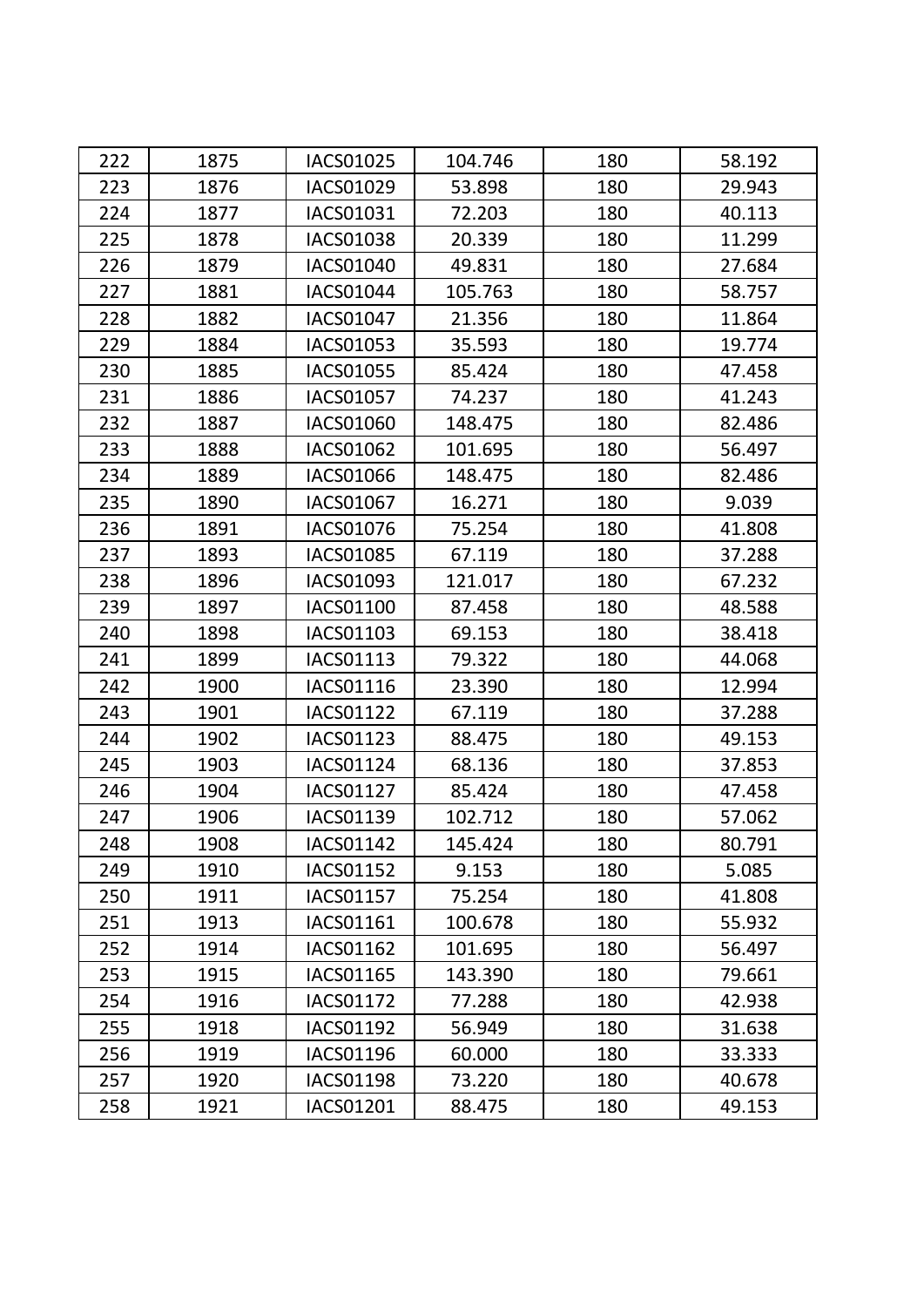| 259 | 1922 | <b>IACS01207</b> | 14.237   | 180 | 7.909     |
|-----|------|------------------|----------|-----|-----------|
| 260 | 1923 | <b>IACS01215</b> | 104.746  | 180 | 58.192    |
| 261 | 1925 | IACS01231        | 61.017   | 180 | 33.898    |
| 262 | 1926 | <b>IACS01234</b> | 113.898  | 180 | 63.277    |
| 263 | 1927 | IACS01239        | 109.831  | 180 | 61.017    |
| 264 | 1928 | IACS01243        | 76.271   | 180 | 42.373    |
| 265 | 1929 | <b>IACS01244</b> | 56.949   | 180 | 31.638    |
| 266 | 1930 | IACS01245        | 111.864  | 180 | 62.147    |
| 267 | 1934 | <b>IACS01257</b> | 75.254   | 180 | 41.808    |
| 268 | 1935 | IACS01273        | 142.373  | 180 | 79.096    |
| 269 | 1936 | IACS01274        | 86.441   | 180 | 48.023    |
| 270 | 1937 | <b>IACS01278</b> | 92.542   | 180 | 51.412    |
| 271 | 1938 | <b>IACS01280</b> | 99.661   | 180 | 55.367    |
| 272 | 1940 | <b>IACS01283</b> | 125.085  | 180 | 69.492    |
| 273 | 1942 | <b>IACS01288</b> | 105.763  | 180 | 58.757    |
| 274 | 1943 | <b>IACS01295</b> | 35.593   | 180 | 19.774    |
| 275 | 1944 | <b>IACS01300</b> | 35.593   | 180 | 19.774    |
| 276 | 1945 | IACS01301        | 25.424   | 180 | 14.124    |
| 277 | 1946 | IACS01304        | 12.203   | 180 | 6.779     |
| 278 | 1947 | IACS01309        | 70.169   | 180 | 38.983    |
| 279 | 1949 | IACS01314        | $-1.017$ | 180 | <b>NA</b> |
| 280 | 1950 | IACS01315        | 13.220   | 180 | 7.344     |
| 281 | 1951 | IACS01319        | 86.441   | 180 | 48.023    |
| 282 | 1952 | <b>IACS01327</b> | 62.034   | 180 | 34.463    |
| 283 | 1953 | <b>IACS01328</b> | 49.831   | 180 | 27.684    |
| 284 | 1955 | IACS01343        | 88.475   | 180 | 49.153    |
| 285 | 1956 | IACS01344        | 106.780  | 180 | 59.322    |
| 286 | 1958 | IACS01347        | 38.644   | 180 | 21.469    |
| 287 | 1959 | <b>IACS01348</b> | 134.237  | 180 | 74.576    |
| 288 | 1961 | IACS01351        | 55.932   | 180 | 31.073    |
| 289 | 1963 | <b>IACS01354</b> | 61.017   | 180 | 33.898    |
| 290 | 1965 | <b>IACS01360</b> | 80.339   | 180 | 44.633    |
| 291 | 1967 | IACS01362        | 125.085  | 180 | 69.492    |
| 292 | 1968 | <b>IACS01372</b> | 102.712  | 180 | 57.062    |
| 293 | 1969 | IACS01373        | 72.203   | 180 | 40.113    |
| 294 | 1971 | IACS01393        | 121.017  | 180 | 67.232    |
| 295 | 1972 | IACS01394        | 84.407   | 180 | 46.893    |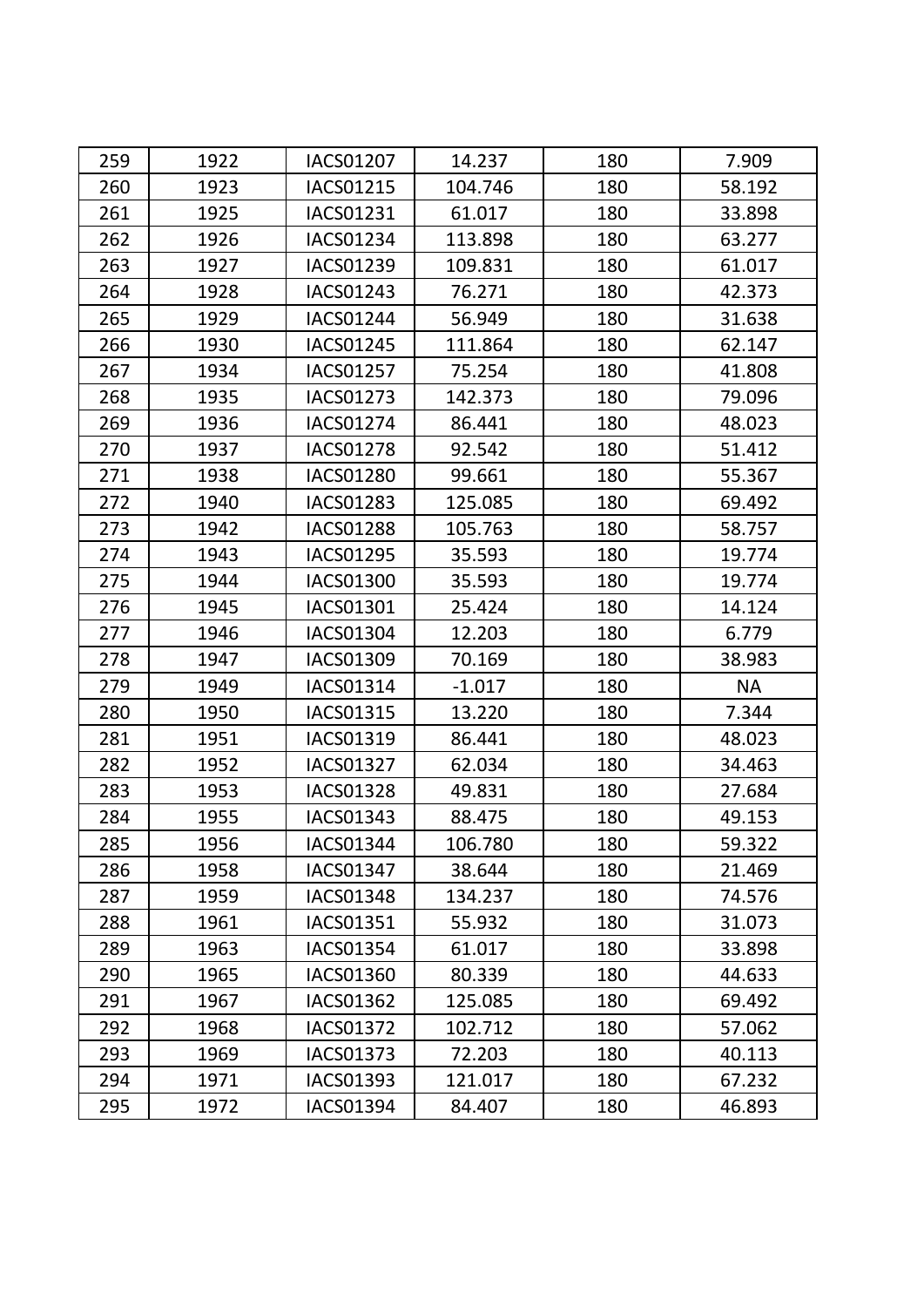| 296 | 1974 | <b>IACS01396</b> | 101.695 | 180 | 56.497 |
|-----|------|------------------|---------|-----|--------|
| 297 | 1975 | <b>IACS01397</b> | 131.186 | 180 | 72.881 |
| 298 | 1976 | <b>IACS01398</b> | 102.712 | 180 | 57.062 |
| 299 | 1977 | <b>IACS01399</b> | 49.831  | 180 | 27.684 |
| 300 | 1978 | <b>IACS01400</b> | 60.000  | 180 | 33.333 |
| 301 | 1979 | <b>IACS01408</b> | 71.186  | 180 | 39.548 |
| 302 | 1980 | IACS01412        | 128.136 | 180 | 71.187 |
| 303 | 1981 | <b>IACS01417</b> | 91.525  | 180 | 50.847 |
| 304 | 1982 | <b>IACS01422</b> | 41.695  | 180 | 23.164 |
| 305 | 1983 | <b>IACS01424</b> | 110.847 | 180 | 61.582 |
| 306 | 1984 | IACS01425        | 50.847  | 180 | 28.248 |
| 307 | 1985 | IACS01426        | 118.983 | 180 | 66.102 |
| 308 | 1986 | <b>IACS01427</b> | 41.695  | 180 | 23.164 |
| 309 | 1988 | IACS01431        | 78.305  | 180 | 43.503 |
| 310 | 1989 | IACS01434        | 92.542  | 180 | 51.412 |
| 311 | 1990 | <b>IACS01435</b> | 120.000 | 180 | 66.667 |
| 312 | 1991 | IACS01440        | 155.593 | 180 | 86.441 |
| 313 | 1992 | <b>IACS01442</b> | 95.593  | 180 | 53.107 |
| 314 | 1993 | IACS01443        | 98.644  | 180 | 54.802 |
| 315 | 1994 | IACS01444        | 98.644  | 180 | 54.802 |
| 316 | 1995 | <b>IACS01448</b> | 124.068 | 180 | 68.927 |
| 317 | 1996 | <b>IACS01451</b> | 51.864  | 180 | 28.813 |
| 318 | 1997 | <b>IACS01453</b> | 118.983 | 180 | 66.102 |
| 319 | 1998 | IACS01459        | 5.085   | 180 | 2.825  |
| 320 | 1999 | <b>IACS01467</b> | 84.407  | 180 | 46.893 |
| 321 | 2000 | IACS01469        | 94.576  | 180 | 52.542 |
| 322 | 2001 | <b>IACS01477</b> | 109.831 | 180 | 61.017 |
| 323 | 2003 | IACS01479        | 51.864  | 180 | 28.813 |
| 324 | 2004 | <b>IACS01480</b> | 36.610  | 180 | 20.339 |
| 325 | 2005 | <b>IACS01482</b> | 76.271  | 180 | 42.373 |
| 326 | 2006 | <b>IACS01484</b> | 84.407  | 180 | 46.893 |
| 327 | 2007 | <b>IACS01495</b> | 67.119  | 180 | 37.288 |
| 328 | 2008 | IACS01496        | 98.644  | 180 | 54.802 |
| 329 | 2009 | <b>IACS01499</b> | 88.475  | 180 | 49.153 |
| 330 | 2010 | <b>IACS01502</b> | 50.847  | 180 | 28.248 |
| 331 | 2011 | IACS01503        | 48.814  | 180 | 27.119 |
| 332 | 2012 | <b>IACS01505</b> | 114.915 | 180 | 63.842 |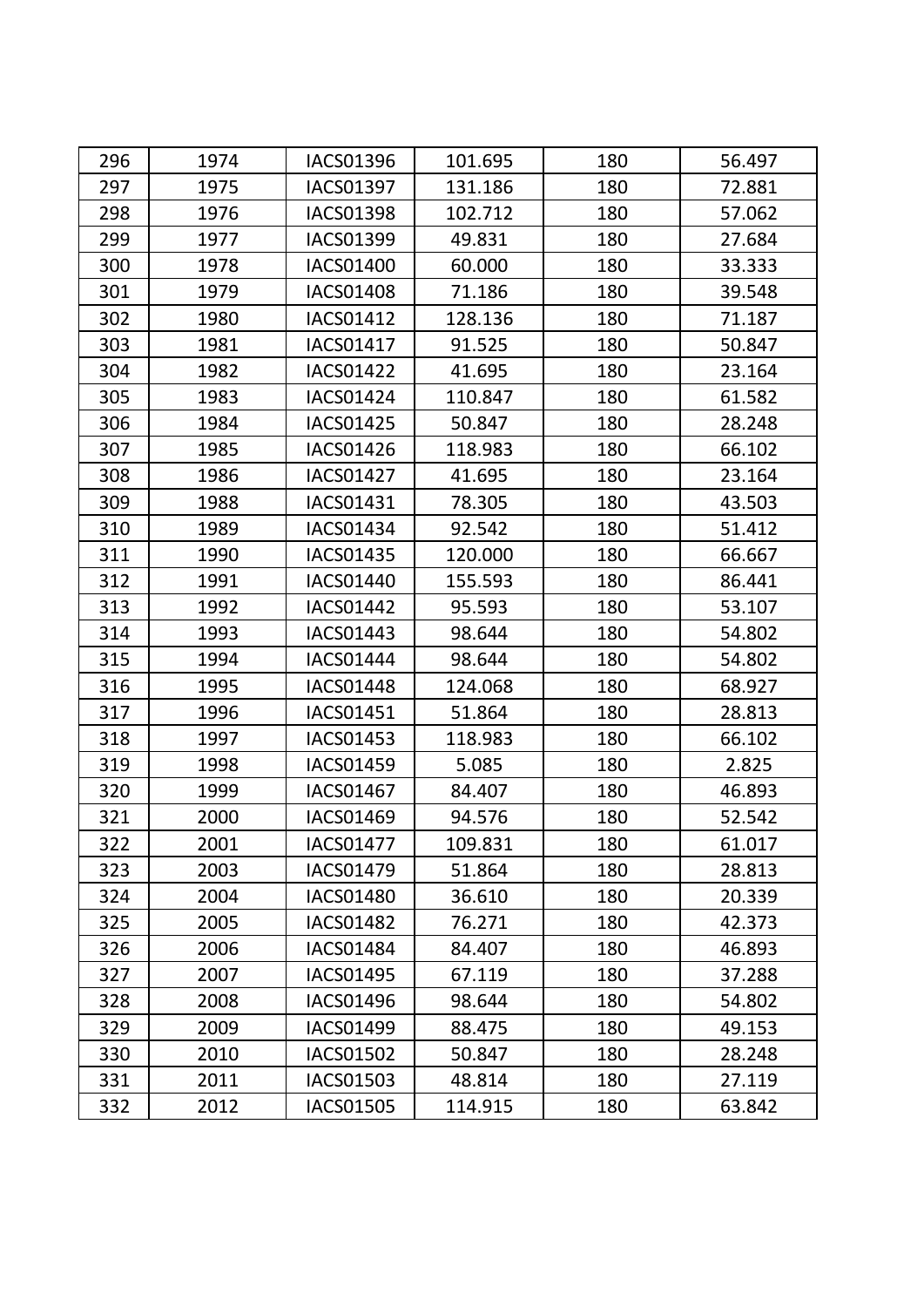| 333 | 2013 | IACS01511        | 101.695 | 180 | 56.497 |
|-----|------|------------------|---------|-----|--------|
| 334 | 2014 | <b>IACS01512</b> | 127.119 | 180 | 70.622 |
| 335 | 2015 | IACS01514        | 7.119   | 180 | 3.955  |
| 336 | 2017 | <b>IACS01518</b> | 122.034 | 180 | 67.797 |
| 337 | 2018 | IACS01519        | 51.864  | 180 | 28.813 |
| 338 | 2019 | <b>IACS01524</b> | 73.220  | 180 | 40.678 |
| 339 | 2021 | <b>IACS01528</b> | 50.847  | 180 | 28.248 |
| 340 | 2022 | <b>IACS01538</b> | 95.593  | 180 | 53.107 |
| 341 | 2023 | <b>IACS01539</b> | 67.119  | 180 | 37.288 |
| 342 | 2025 | <b>IACS01550</b> | 108.814 | 180 | 60.452 |
| 343 | 2026 | <b>IACS01551</b> | 36.610  | 180 | 20.339 |
| 344 | 2027 | <b>IACS01556</b> | 63.051  | 180 | 35.028 |
| 345 | 2028 | <b>IACS01558</b> | 67.119  | 180 | 37.288 |
| 346 | 2030 | <b>IACS01563</b> | 62.034  | 180 | 34.463 |
| 347 | 2032 | <b>IACS01573</b> | 145.424 | 180 | 80.791 |
| 348 | 2033 | <b>IACS01574</b> | 87.458  | 180 | 48.588 |
| 349 | 2037 | <b>IACS01584</b> | 20.339  | 180 | 11.299 |
| 350 | 2038 | IACS01591        | 88.475  | 180 | 49.153 |
| 351 | 2039 | <b>IACS01594</b> | 47.797  | 180 | 26.554 |
| 352 | 2040 | <b>IACS01600</b> | 62.034  | 180 | 34.463 |
| 353 | 2041 | <b>IACS01602</b> | 97.627  | 180 | 54.237 |
| 354 | 2043 | IACS01612        | 75.254  | 180 | 41.808 |
| 355 | 2044 | IACS01613        | 108.814 | 180 | 60.452 |
| 356 | 2045 | IACS01617        | 21.356  | 180 | 11.864 |
| 357 | 2046 | IACS01621        | 103.729 | 180 | 57.627 |
| 358 | 2047 | <b>IACS01622</b> | 54.915  | 180 | 30.508 |
| 359 | 2048 | IACS01634        | 90.508  | 180 | 50.282 |
| 360 | 2049 | IACS01636        | 68.136  | 180 | 37.853 |
| 361 | 2050 | IACS01643        | 70.169  | 180 | 38.983 |
| 362 | 2051 | <b>IACS01647</b> | 117.966 | 180 | 65.537 |
| 363 | 2055 | IACS01656        | 108.814 | 180 | 60.452 |
| 364 | 2056 | <b>IACS01668</b> | 60.000  | 180 | 33.333 |
| 365 | 2058 | IACS01672        | 47.797  | 180 | 26.554 |
| 366 | 2059 | <b>IACS01683</b> | 66.102  | 180 | 36.723 |
| 367 | 2061 | <b>IACS01689</b> | 98.644  | 180 | 54.802 |
| 368 | 2062 | IACS01691        | 51.864  | 180 | 28.813 |
| 369 | 2063 | IACS01693        | 17.288  | 180 | 9.604  |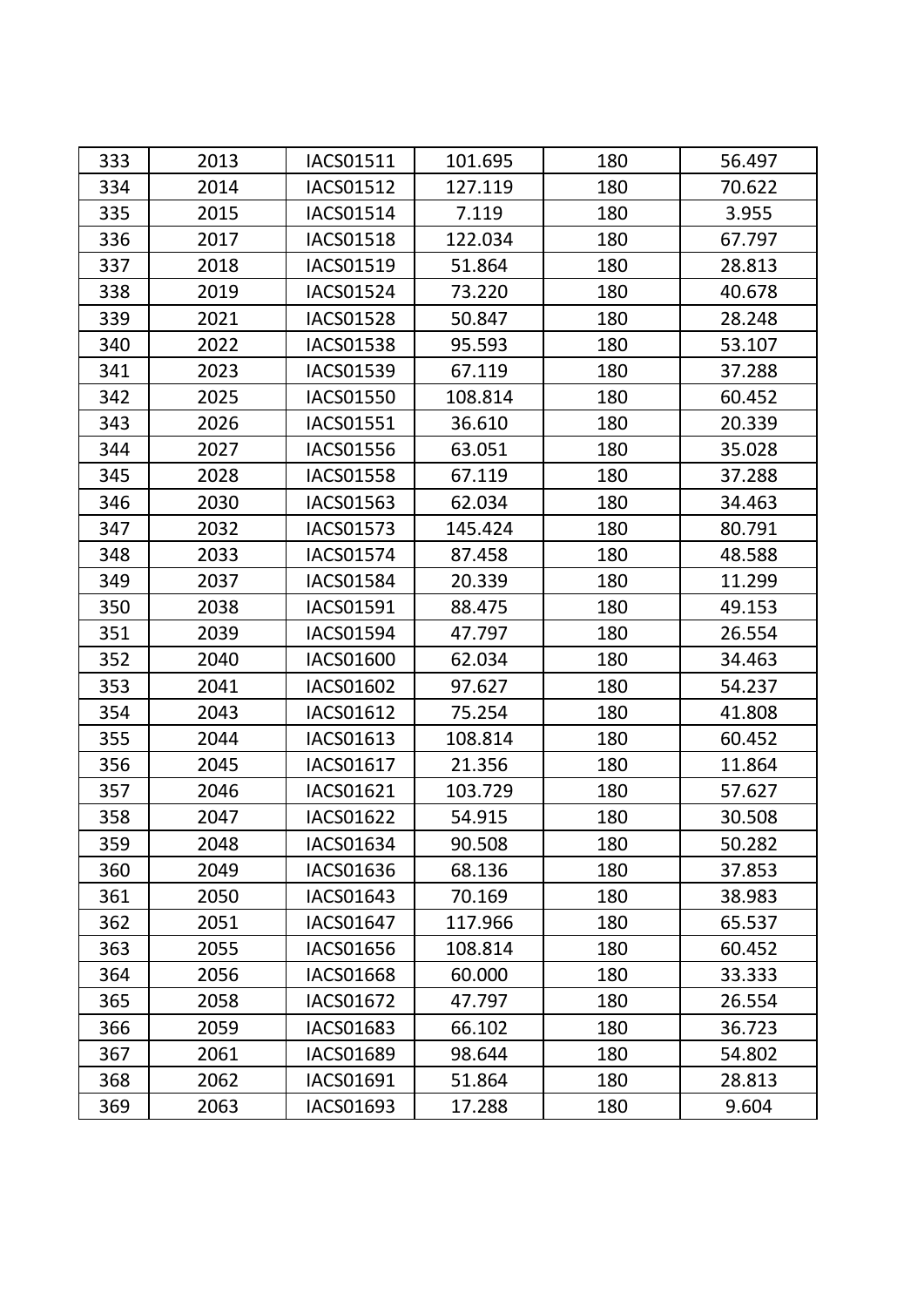| 370 | 2065 | <b>IACS01702</b> | 114.915 | 180 | 63.842 |
|-----|------|------------------|---------|-----|--------|
| 371 | 2066 | <b>IACS01704</b> | 45.763  | 180 | 25.424 |
| 372 | 2067 | <b>IACS01707</b> | 124.068 | 180 | 68.927 |
| 373 | 2068 | <b>IACS01708</b> | 116.949 | 180 | 64.972 |
| 374 | 2069 | IACS01714        | 61.017  | 180 | 33.898 |
| 375 | 2070 | IACS01715        | 77.288  | 180 | 42.938 |
| 376 | 2071 | IACS01719        | 35.593  | 180 | 19.774 |
| 377 | 2072 | <b>IACS01724</b> | 124.068 | 180 | 68.927 |
| 378 | 2073 | IACS01725        | 65.085  | 180 | 36.158 |
| 379 | 2074 | <b>IACS01730</b> | 90.508  | 180 | 50.282 |
| 380 | 2075 | IACS01731        | 90.508  | 180 | 50.282 |
| 381 | 2076 | <b>IACS01732</b> | 99.661  | 180 | 55.367 |
| 382 | 2077 | <b>IACS01733</b> | 0.000   | 180 | 0.000  |
| 383 | 2078 | IACS01734        | 21.356  | 180 | 11.864 |
| 384 | 2079 | <b>IACS01735</b> | 37.627  | 180 | 20.904 |
| 385 | 2080 | IACS01739        | 4.068   | 180 | 2.260  |
| 386 | 2081 | IACS01740        | 15.254  | 180 | 8.474  |
| 387 | 2082 | <b>IACS01746</b> | 79.322  | 180 | 44.068 |
| 388 | 2083 | <b>IACS01748</b> | 104.746 | 180 | 58.192 |
| 389 | 2084 | IACS01749        | 103.729 | 180 | 57.627 |
| 390 | 2085 | <b>IACS01750</b> | 7.119   | 180 | 3.955  |
| 391 | 2086 | <b>IACS01756</b> | 71.186  | 180 | 39.548 |
| 392 | 2087 | IACS01759        | 140.339 | 180 | 77.966 |
| 393 | 2088 | IACS01761        | 131.186 | 180 | 72.881 |
| 394 | 2089 | <b>IACS01764</b> | 128.136 | 180 | 71.187 |
| 395 | 2090 | IACS01766        | 101.695 | 180 | 56.497 |
| 396 | 2091 | <b>IACS01772</b> | 118.983 | 180 | 66.102 |
| 397 | 2092 | <b>IACS01776</b> | 114.915 | 180 | 63.842 |
| 398 | 2093 | IACS01779        | 99.661  | 180 | 55.367 |
| 399 | 2094 | <b>IACS01780</b> | 94.576  | 180 | 52.542 |
| 400 | 2095 | IACS01793        | 83.390  | 180 | 46.328 |
| 401 | 2096 | IACS01794        | 91.525  | 180 | 50.847 |
| 402 | 2097 | IACS01799        | 26.441  | 180 | 14.689 |
| 403 | 2099 | IACS01816        | 68.136  | 180 | 37.853 |
| 404 | 2100 | <b>IACS01817</b> | 73.220  | 180 | 40.678 |
| 405 | 2101 | <b>IACS01820</b> | 90.508  | 180 | 50.282 |
| 406 | 2102 | IACS01824        | 37.627  | 180 | 20.904 |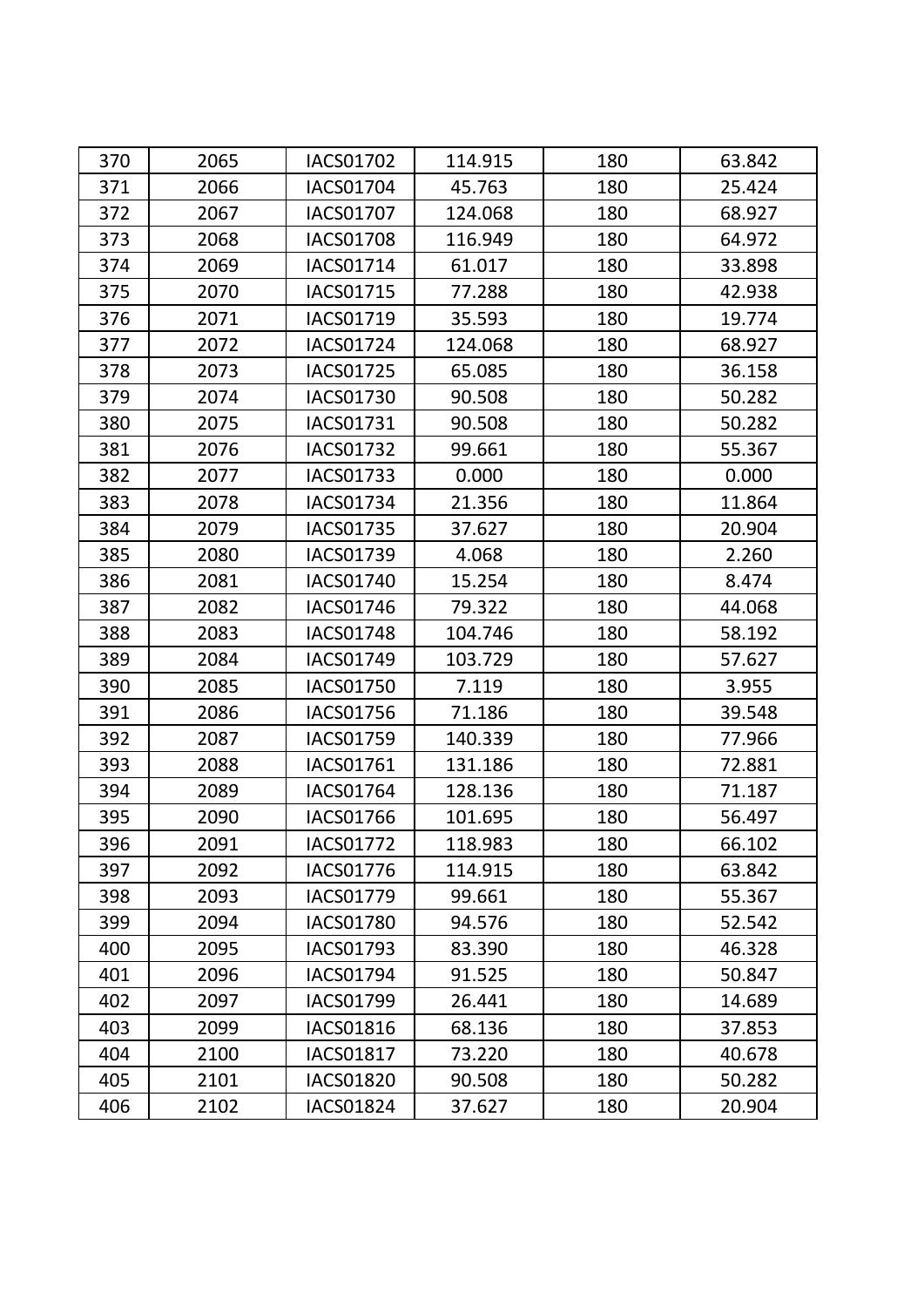| 407 | 2104 | <b>IACS01828</b> | 62.034  | 180 | 34.463 |
|-----|------|------------------|---------|-----|--------|
| 408 | 2106 | <b>IACS01835</b> | 36.610  | 180 | 20.339 |
| 409 | 2107 | <b>IACS01840</b> | 13.220  | 180 | 7.344  |
| 410 | 2108 | <b>IACS01848</b> | 64.068  | 180 | 35.593 |
| 411 | 2109 | <b>IACS01852</b> | 25.424  | 180 | 14.124 |
| 412 | 2110 | <b>IACS01855</b> | 91.525  | 180 | 50.847 |
| 413 | 2111 | <b>IACS01864</b> | 52.881  | 180 | 29.378 |
| 414 | 2112 | <b>IACS01866</b> | 100.678 | 180 | 55.932 |
| 415 | 2113 | <b>IACS01869</b> | 137.288 | 180 | 76.271 |
| 416 | 2114 | <b>IACS01873</b> | 93.559  | 180 | 51.977 |
| 417 | 2115 | <b>IACS01874</b> | 66.102  | 180 | 36.723 |
| 418 | 2116 | <b>IACS01877</b> | 147.458 | 180 | 81.921 |
| 419 | 2117 | <b>IACS01879</b> | 100.678 | 180 | 55.932 |
| 420 | 2118 | <b>IACS01880</b> | 112.881 | 180 | 62.712 |
| 421 | 2120 | <b>IACS01882</b> | 0.000   | 180 | 0.000  |
| 422 | 2122 | <b>IACS01886</b> | 106.780 | 180 | 59.322 |
| 423 | 2123 | <b>IACS01902</b> | 114.915 | 180 | 63.842 |
| 424 | 2124 | <b>IACS01905</b> | 40.678  | 180 | 22.599 |
| 425 | 2125 | IACS01909        | 62.034  | 180 | 34.463 |
| 426 | 2126 | IACS01910        | 109.831 | 180 | 61.017 |
| 427 | 2127 | <b>IACS01920</b> | 63.051  | 180 | 35.028 |
| 428 | 2128 | IACS01921        | 46.780  | 180 | 25.989 |
| 429 | 2130 | <b>IACS01930</b> | 160.678 | 180 | 89.266 |
| 430 | 2131 | <b>IACS01940</b> | 85.424  | 180 | 47.458 |
| 431 | 2132 | IACS01943        | 57.966  | 180 | 32.203 |
| 432 | 2133 | IACS01944        | 87.458  | 180 | 48.588 |
| 433 | 2134 | <b>IACS01945</b> | 89.492  | 180 | 49.718 |
| 434 | 2135 | IACS01946        | 4.068   | 180 | 2.260  |
| 435 | 2136 | <b>IACS01948</b> | 106.780 | 180 | 59.322 |
| 436 | 2137 | IACS01949        | 84.407  | 180 | 46.893 |
| 437 | 2138 | <b>IACS01959</b> | 55.932  | 180 | 31.073 |
| 438 | 2140 | IACS01963        | 23.390  | 180 | 12.994 |
| 439 | 2141 | IACS01964        | 94.576  | 180 | 52.542 |
| 440 | 2142 | IACS01970        | 48.814  | 180 | 27.119 |
| 441 | 2143 | <b>IACS01972</b> | 28.475  | 180 | 15.819 |
| 442 | 2144 | IACS01973        | 142.373 | 180 | 79.096 |
| 443 | 2145 | IACS01974        | 4.068   | 180 | 2.260  |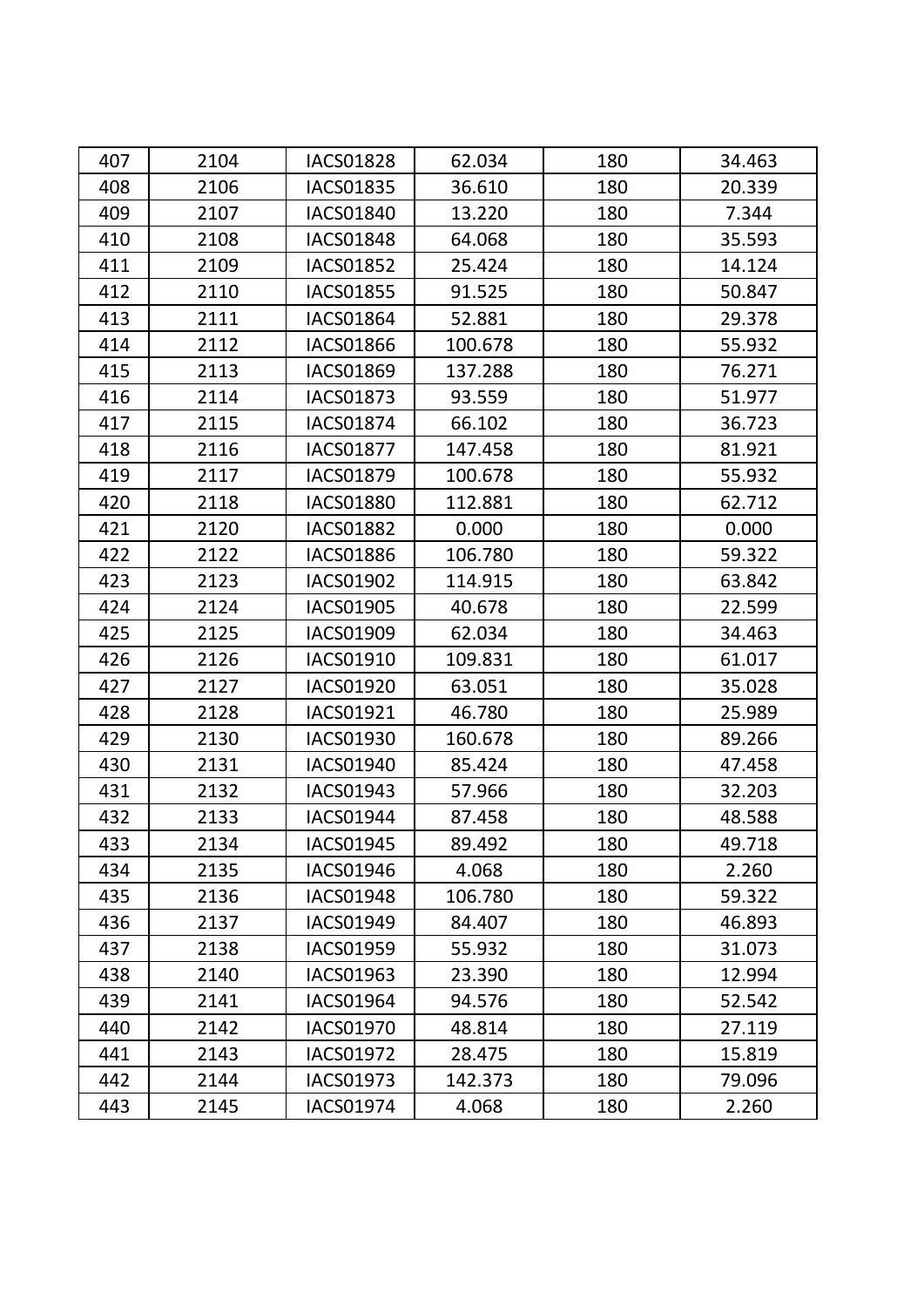| 444 | 2146 | <b>IACS01977</b> | 25.424  | 180 | 14.124 |
|-----|------|------------------|---------|-----|--------|
| 445 | 2147 | <b>IACS01978</b> | 81.356  | 180 | 45.198 |
| 446 | 2148 | <b>IACS01981</b> | 106.780 | 180 | 59.322 |
| 447 | 2149 | <b>IACS01985</b> | 82.373  | 180 | 45.763 |
| 448 | 2151 | IACS01991        | 60.000  | 180 | 33.333 |
| 449 | 2153 | IACS01994        | 95.593  | 180 | 53.107 |
| 450 | 2154 | <b>IACS01995</b> | 64.068  | 180 | 35.593 |
| 451 | 2155 | <b>IACS01997</b> | 16.271  | 180 | 9.039  |
| 452 | 2156 | IACS01999        | 109.831 | 180 | 61.017 |
| 453 | 2157 | IACS02001        | 20.339  | 180 | 11.299 |
| 454 | 2158 | IACS02009        | 2.034   | 180 | 1.130  |
| 455 | 2160 | IACS02017        | 92.542  | 180 | 51.412 |
| 456 | 2161 | <b>IACS02018</b> | 147.458 | 180 | 81.921 |
| 457 | 2162 | IACS02023        | 127.119 | 180 | 70.622 |
| 458 | 2163 | IACS02027        | 81.356  | 180 | 45.198 |
| 459 | 2164 | <b>IACS02028</b> | 69.153  | 180 | 38.418 |
| 460 | 2165 | IACS02031        | 127.119 | 180 | 70.622 |
| 461 | 2166 | IACS02033        | 98.644  | 180 | 54.802 |
| 462 | 2167 | IACS02034        | 115.932 | 180 | 64.407 |
| 463 | 2168 | <b>IACS02038</b> | 48.814  | 180 | 27.119 |
| 464 | 2170 | <b>IACS02040</b> | 114.915 | 180 | 63.842 |
| 465 | 2171 | <b>IACS02045</b> | 112.881 | 180 | 62.712 |
| 466 | 2172 | <b>IACS02046</b> | 61.017  | 180 | 33.898 |
| 467 | 2173 | <b>IACS02047</b> | 33.559  | 180 | 18.644 |
| 468 | 2176 | <b>IACS02055</b> | 107.797 | 180 | 59.887 |
| 469 | 2177 | IACS02056        | 39.661  | 180 | 22.034 |
| 470 | 2178 | <b>IACS02058</b> | 34.576  | 180 | 19.209 |
| 471 | 2179 | IACS02061        | 78.305  | 180 | 43.503 |
| 472 | 2180 | <b>IACS02062</b> | 14.237  | 180 | 7.909  |
| 473 | 2181 | <b>IACS02065</b> | 121.017 | 180 | 67.232 |
| 474 | 2183 | <b>IACS02077</b> | 37.627  | 180 | 20.904 |
| 475 | 2184 | <b>IACS02082</b> | 120.000 | 180 | 66.667 |
| 476 | 2185 | IACS02083        | 114.915 | 180 | 63.842 |
| 477 | 2186 | <b>IACS02084</b> | 109.831 | 180 | 61.017 |
| 478 | 2187 | <b>IACS02085</b> | 116.949 | 180 | 64.972 |
| 479 | 2188 | IACS02101        | 116.949 | 180 | 64.972 |
| 480 | 2189 | IACS02110        | 90.508  | 180 | 50.282 |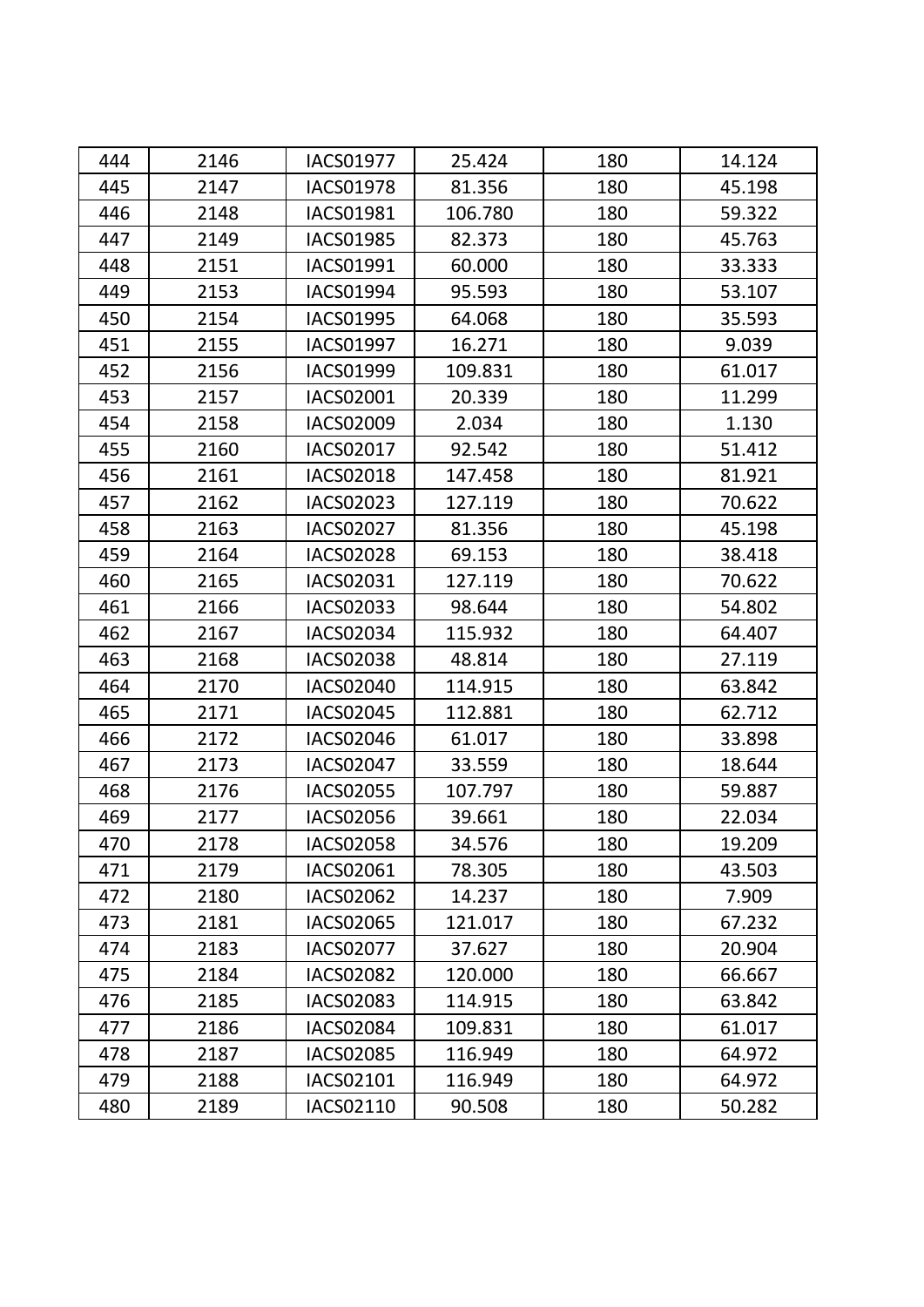| 481 | 2191 | IACS02113        | 56.949  | 180 | 31.638 |
|-----|------|------------------|---------|-----|--------|
| 482 | 2192 | IACS02114        | 42.712  | 180 | 23.729 |
| 483 | 2193 | IACS02116        | 9.153   | 180 | 5.085  |
| 484 | 2195 | IACS02119        | 147.458 | 180 | 81.921 |
| 485 | 2197 | IACS02125        | 108.814 | 180 | 60.452 |
| 486 | 2199 | <b>IACS02138</b> | 75.254  | 180 | 41.808 |
| 487 | 2201 | IACS02140        | 122.034 | 180 | 67.797 |
| 488 | 2202 | <b>IACS02142</b> | 43.729  | 180 | 24.294 |
| 489 | 2204 | IACS02150        | 105.763 | 180 | 58.757 |
| 490 | 2205 | IACS02151        | 133.220 | 180 | 74.011 |
| 491 | 2206 | IACS02157        | 76.271  | 180 | 42.373 |
| 492 | 2207 | IACS02166        | 105.763 | 180 | 58.757 |
| 493 | 2208 | <b>IACS02167</b> | 88.475  | 180 | 49.153 |
| 494 | 2209 | <b>IACS02174</b> | 86.441  | 180 | 48.023 |
| 495 | 2210 | IACS02189        | 84.407  | 180 | 46.893 |
| 496 | 2211 | <b>IACS02197</b> | 72.203  | 180 | 40.113 |
| 497 | 2212 | <b>IACS02202</b> | 45.763  | 180 | 25.424 |
| 498 | 2213 | <b>IACS02203</b> | 77.288  | 180 | 42.938 |
| 499 | 2216 | IACS02209        | 50.847  | 180 | 28.248 |
| 500 | 2217 | IACS02211        | 75.254  | 180 | 41.808 |
| 501 | 2218 | IACS02213        | 15.254  | 180 | 8.474  |
| 502 | 2219 | <b>IACS02215</b> | 57.966  | 180 | 32.203 |
| 503 | 2220 | <b>IACS02217</b> | 73.220  | 180 | 40.678 |
| 504 | 2221 | IACS02219        | 81.356  | 180 | 45.198 |
| 505 | 2223 | <b>IACS02232</b> | 74.237  | 180 | 41.243 |
| 506 | 2225 | <b>IACS02235</b> | 31.525  | 180 | 17.514 |
| 507 | 2226 | <b>IACS02237</b> | 95.593  | 180 | 53.107 |
| 508 | 2227 | IACS02241        | 85.424  | 180 | 47.458 |
| 509 | 2228 | IACS02245        | 69.153  | 180 | 38.418 |
| 510 | 2231 | <b>IACS02252</b> | 130.169 | 180 | 72.316 |
| 511 | 2232 | <b>IACS02254</b> | 70.169  | 180 | 38.983 |
| 512 | 2233 | <b>IACS02256</b> | 99.661  | 180 | 55.367 |
| 513 | 2234 | <b>IACS02260</b> | 101.695 | 180 | 56.497 |
| 514 | 2235 | IACS02263        | 11.186  | 180 | 6.214  |
| 515 | 2236 | <b>IACS02264</b> | 90.508  | 180 | 50.282 |
| 516 | 2237 | <b>IACS02268</b> | 94.576  | 180 | 52.542 |
| 517 | 2238 | <b>IACS02275</b> | 76.271  | 180 | 42.373 |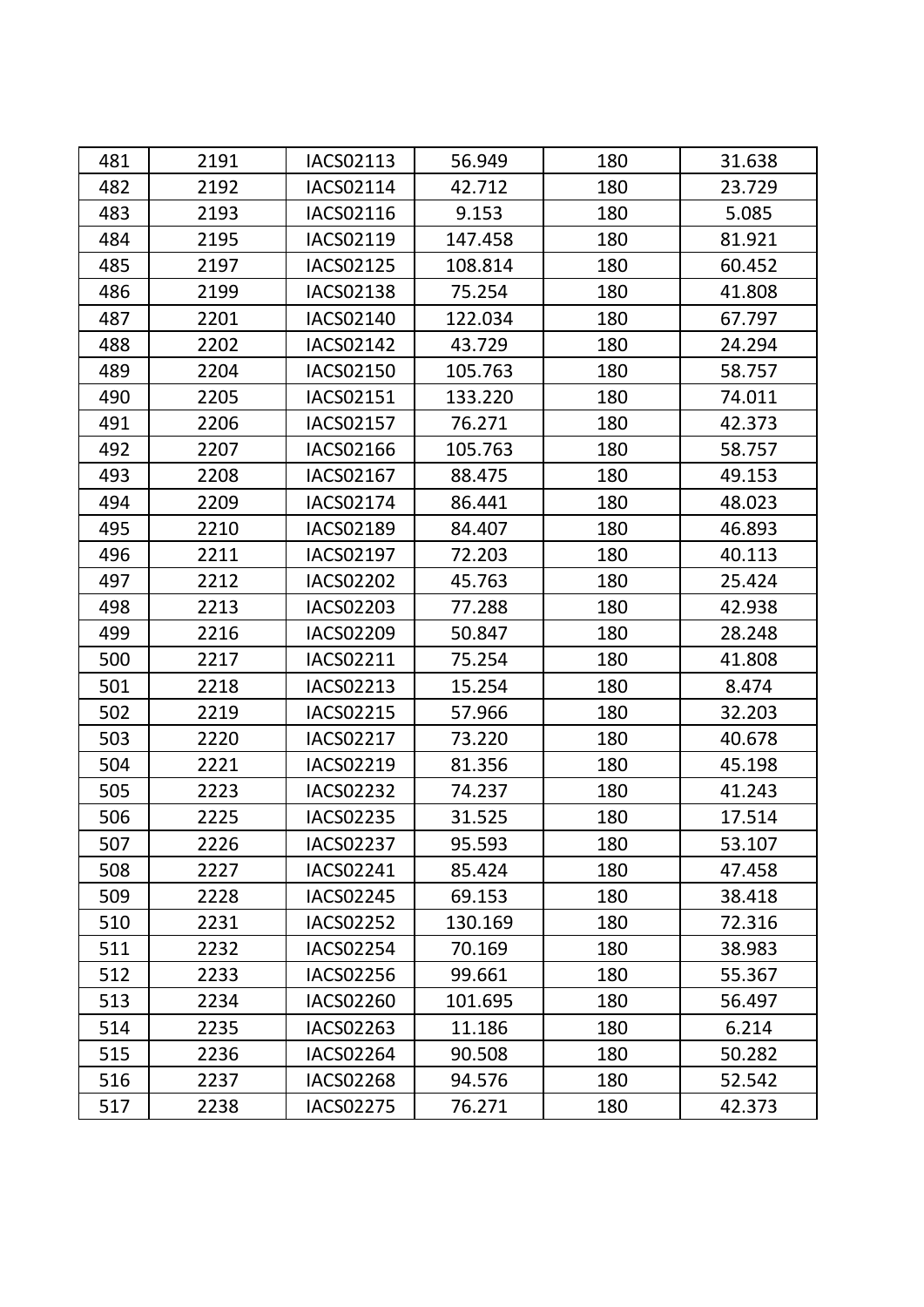| 518 | 2239 | <b>IACS02279</b> | 108.814 | 180 | 60.452 |
|-----|------|------------------|---------|-----|--------|
| 519 | 2241 | <b>IACS02302</b> | 16.271  | 180 | 9.039  |
| 520 | 2242 | IACS02312        | 114.915 | 180 | 63.842 |
| 521 | 2243 | <b>IACS02318</b> | 101.695 | 180 | 56.497 |
| 522 | 2244 | <b>IACS02328</b> | 117.966 | 180 | 65.537 |
| 523 | 2245 | IACS02329        | 147.458 | 180 | 81.921 |
| 524 | 2246 | IACS02333        | 38.644  | 180 | 21.469 |
| 525 | 2247 | <b>IACS02338</b> | 55.932  | 180 | 31.073 |
| 526 | 2248 | IACS02341        | 16.271  | 180 | 9.039  |
| 527 | 2250 | IACS02354        | 124.068 | 180 | 68.927 |
| 528 | 2251 | <b>IACS02364</b> | 141.356 | 180 | 78.531 |
| 529 | 2252 | IACS02369        | 35.593  | 180 | 19.774 |
| 530 | 2253 | IACS02371        | 107.797 | 180 | 59.887 |
| 531 | 2254 | <b>IACS02372</b> | 107.797 | 180 | 59.887 |
| 532 | 2255 | IACS02374        | 85.424  | 180 | 47.458 |
| 533 | 2256 | <b>IACS02378</b> | 17.288  | 180 | 9.604  |
| 534 | 2257 | IACS02379        | 90.508  | 180 | 50.282 |
| 535 | 2258 | <b>IACS02383</b> | 61.017  | 180 | 33.898 |
| 536 | 2259 | <b>IACS02384</b> | 24.407  | 180 | 13.559 |
| 537 | 2260 | <b>IACS02386</b> | 39.661  | 180 | 22.034 |
| 538 | 2261 | <b>IACS02387</b> | 30.508  | 180 | 16.949 |
| 539 | 2262 | <b>IACS02392</b> | 81.356  | 180 | 45.198 |
| 540 | 2264 | <b>IACS02406</b> | 100.678 | 180 | 55.932 |
| 541 | 2266 | IACS02416        | 77.288  | 180 | 42.938 |
| 542 | 2267 | IACS02419        | 69.153  | 180 | 38.418 |
| 543 | 2268 | <b>IACS02429</b> | 42.712  | 180 | 23.729 |
| 544 | 2270 | <b>IACS02438</b> | 71.186  | 180 | 39.548 |
| 545 | 2272 | IACS02443        | 44.746  | 180 | 24.859 |
| 546 | 2274 | <b>IACS02448</b> | 36.610  | 180 | 20.339 |
| 547 | 2275 | <b>IACS02457</b> | 115.932 | 180 | 64.407 |
| 548 | 2276 | IACS02465        | 111.864 | 180 | 62.147 |
| 549 | 2277 | <b>IACS02466</b> | 141.356 | 180 | 78.531 |
| 550 | 2278 | <b>IACS02468</b> | 132.203 | 180 | 73.446 |
| 551 | 2279 | <b>IACS02473</b> | 31.525  | 180 | 17.514 |
| 552 | 2281 | <b>IACS02480</b> | 7.119   | 180 | 3.955  |
| 553 | 2285 | <b>IACS02492</b> | 15.254  | 180 | 8.474  |
| 554 | 2286 | IACS02494        | 146.441 | 180 | 81.356 |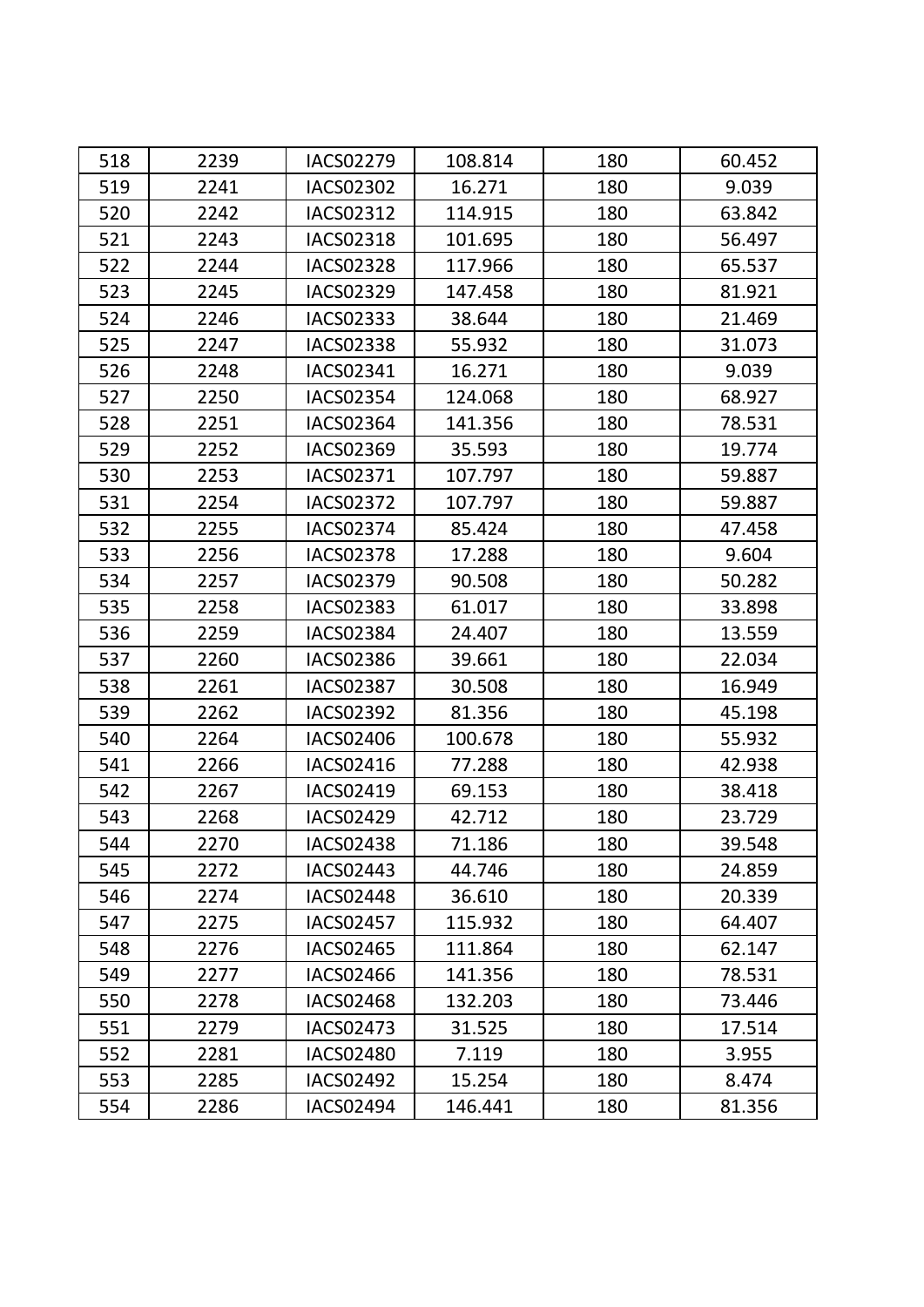| 555 | 2288 | <b>IACS02506</b> | 34.576  | 180 | 19.209 |
|-----|------|------------------|---------|-----|--------|
| 556 | 2289 | <b>IACS02517</b> | 104.746 | 180 | 58.192 |
| 557 | 2291 | IACS02524        | 77.288  | 180 | 42.938 |
| 558 | 2292 | <b>IACS02528</b> | 139.322 | 180 | 77.401 |
| 559 | 2294 | IACS02535        | 23.390  | 180 | 12.994 |
| 560 | 2297 | <b>IACS02542</b> | 20.339  | 180 | 11.299 |
| 561 | 2299 | <b>IACS02547</b> | 71.186  | 180 | 39.548 |
| 562 | 2300 | <b>IACS02549</b> | 120.000 | 180 | 66.667 |
| 563 | 2301 | <b>IACS02550</b> | 85.424  | 180 | 47.458 |
| 564 | 2302 | IACS02551        | 26.441  | 180 | 14.689 |
| 565 | 2303 | <b>IACS02560</b> | 46.780  | 180 | 25.989 |
| 566 | 2304 | <b>IACS02564</b> | 50.847  | 180 | 28.248 |
| 567 | 2306 | <b>IACS02573</b> | 92.542  | 180 | 51.412 |
| 568 | 2307 | <b>IACS02574</b> | 131.186 | 180 | 72.881 |
| 569 | 2309 | IACS02579        | 110.847 | 180 | 61.582 |
| 570 | 2310 | <b>IACS02584</b> | 79.322  | 180 | 44.068 |
| 571 | 2312 | IACS02591        | 84.407  | 180 | 46.893 |
| 572 | 2313 | <b>IACS02596</b> | 15.254  | 180 | 8.474  |
| 573 | 2314 | <b>IACS02597</b> | 127.119 | 180 | 70.622 |
| 574 | 2315 | <b>IACS02598</b> | 71.186  | 180 | 39.548 |
| 575 | 2316 | <b>IACS02604</b> | 47.797  | 180 | 26.554 |
| 576 | 2317 | IACS02606        | 93.559  | 180 | 51.977 |
| 577 | 2318 | IACS02610        | 89.492  | 180 | 49.718 |
| 578 | 2319 | <b>IACS02618</b> | 33.559  | 180 | 18.644 |
| 579 | 2320 | IACS02621        | 45.763  | 180 | 25.424 |
| 580 | 2321 | <b>IACS02623</b> | 110.847 | 180 | 61.582 |
| 581 | 2322 | <b>IACS02628</b> | 24.407  | 180 | 13.559 |
| 582 | 2323 | IACS02634        | 38.644  | 180 | 21.469 |
| 583 | 2325 | IACS02651        | 60.000  | 180 | 33.333 |
| 584 | 2326 | <b>IACS02652</b> | 56.949  | 180 | 31.638 |
| 585 | 2327 | <b>IACS02655</b> | 38.644  | 180 | 21.469 |
| 586 | 2328 | <b>IACS02656</b> | 133.220 | 180 | 74.011 |
| 587 | 2329 | <b>IACS02658</b> | 13.220  | 180 | 7.344  |
| 588 | 2330 | IACS02659        | 99.661  | 180 | 55.367 |
| 589 | 2331 | IACS02661        | 62.034  | 180 | 34.463 |
| 590 | 2332 | <b>IACS02665</b> | 99.661  | 180 | 55.367 |
| 591 | 2333 | <b>IACS02667</b> | 110.847 | 180 | 61.582 |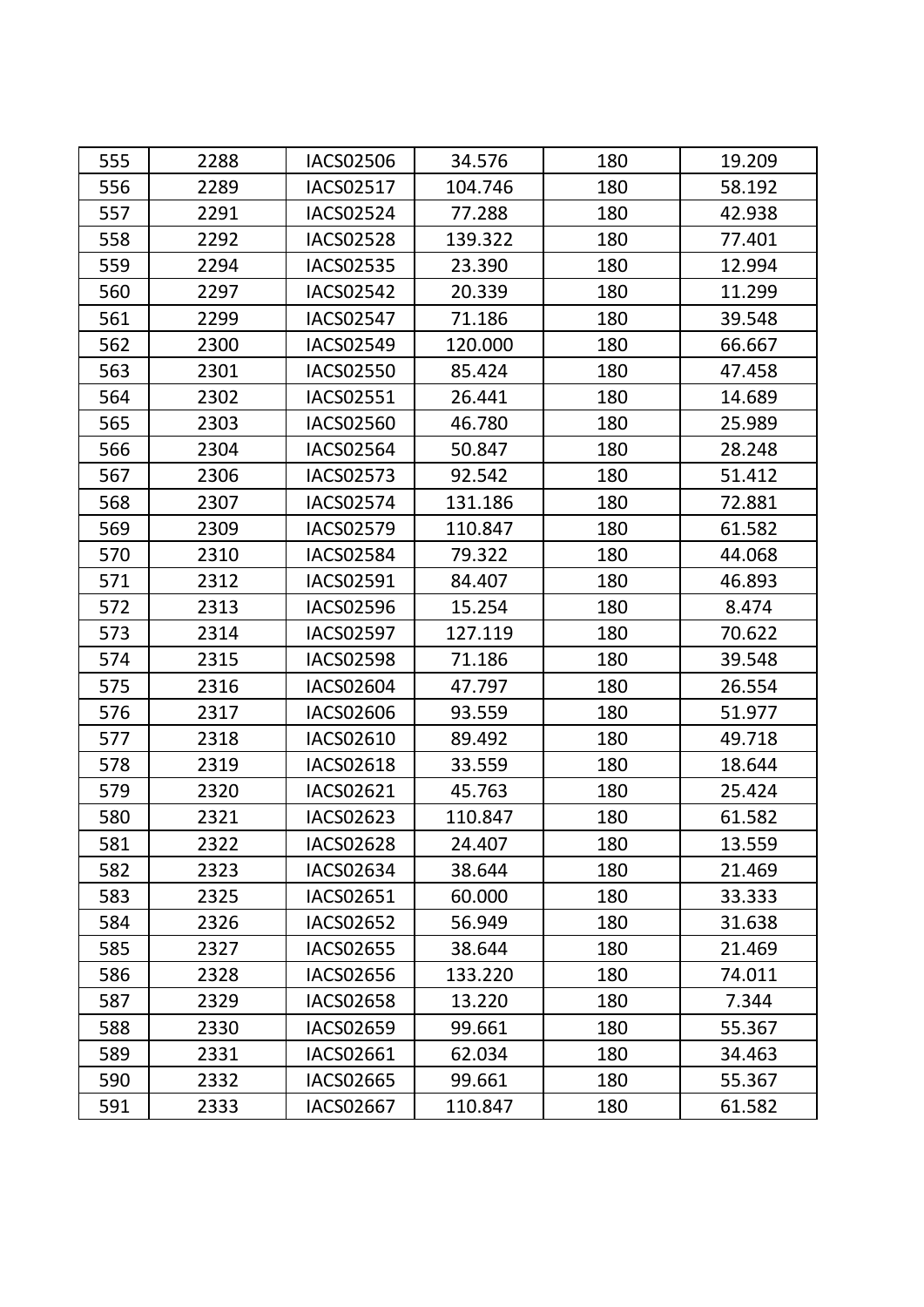| 592 | 2334 | <b>IACS02668</b> | 97.627   | 180 | 54.237    |
|-----|------|------------------|----------|-----|-----------|
| 593 | 2335 | IACS02679        | 97.627   | 180 | 54.237    |
| 594 | 2336 | IACS02683        | 30.508   | 180 | 16.949    |
| 595 | 2337 | <b>IACS02685</b> | 50.847   | 180 | 28.248    |
| 596 | 2338 | <b>IACS02686</b> | 56.949   | 180 | 31.638    |
| 597 | 2339 | <b>IACS02688</b> | 110.847  | 180 | 61.582    |
| 598 | 2343 | <b>IACS02696</b> | 106.780  | 180 | 59.322    |
| 599 | 2344 | IACS02701        | 14.237   | 180 | 7.909     |
| 600 | 2345 | <b>IACS02702</b> | 55.932   | 180 | 31.073    |
| 601 | 2347 | IACS02710        | 103.729  | 180 | 57.627    |
| 602 | 2348 | IACS02714        | 51.864   | 180 | 28.813    |
| 603 | 2349 | <b>IACS02717</b> | 92.542   | 180 | 51.412    |
| 604 | 2350 | <b>IACS02718</b> | 44.746   | 180 | 24.859    |
| 605 | 2351 | <b>IACS02735</b> | $-8.136$ | 180 | <b>NA</b> |
| 606 | 2353 | <b>IACS02748</b> | 47.797   | 180 | 26.554    |
| 607 | 2354 | <b>IACS02749</b> | 120.000  | 180 | 66.667    |
| 608 | 2355 | IACS02751        | 66.102   | 180 | 36.723    |
| 609 | 2356 | <b>IACS02754</b> | 99.661   | 180 | 55.367    |
| 610 | 2357 | <b>IACS02755</b> | 75.254   | 180 | 41.808    |
| 611 | 2359 | IACS02765        | 84.407   | 180 | 46.893    |
| 612 | 2360 | <b>IACS02768</b> | 131.186  | 180 | 72.881    |
| 613 | 2361 | IACS02771        | 75.254   | 180 | 41.808    |
| 614 | 2363 | <b>IACS02777</b> | 52.881   | 180 | 29.378    |
| 615 | 2364 | <b>IACS02781</b> | 108.814  | 180 | 60.452    |
| 616 | 2365 | <b>IACS02786</b> | 101.695  | 180 | 56.497    |
| 617 | 2367 | <b>IACS02790</b> | 95.593   | 180 | 53.107    |
| 618 | 2368 | IACS02793        | 20.339   | 180 | 11.299    |
| 619 | 2370 | <b>IACS02802</b> | 109.831  | 180 | 61.017    |
| 620 | 2371 | <b>IACS02804</b> | 95.593   | 180 | 53.107    |
| 621 | 2372 | <b>IACS02814</b> | 95.593   | 180 | 53.107    |
| 622 | 2373 | IACS02819        | 68.136   | 180 | 37.853    |
| 623 | 2374 | IACS02831        | 86.441   | 180 | 48.023    |
| 624 | 2377 | <b>IACS02837</b> | 22.373   | 180 | 12.429    |
| 625 | 2378 | IACS02841        | 98.644   | 180 | 54.802    |
| 626 | 2379 | <b>IACS02847</b> | 79.322   | 180 | 44.068    |
| 627 | 2380 | <b>IACS02851</b> | 68.136   | 180 | 37.853    |
| 628 | 2383 | <b>IACS02872</b> | 57.966   | 180 | 32.203    |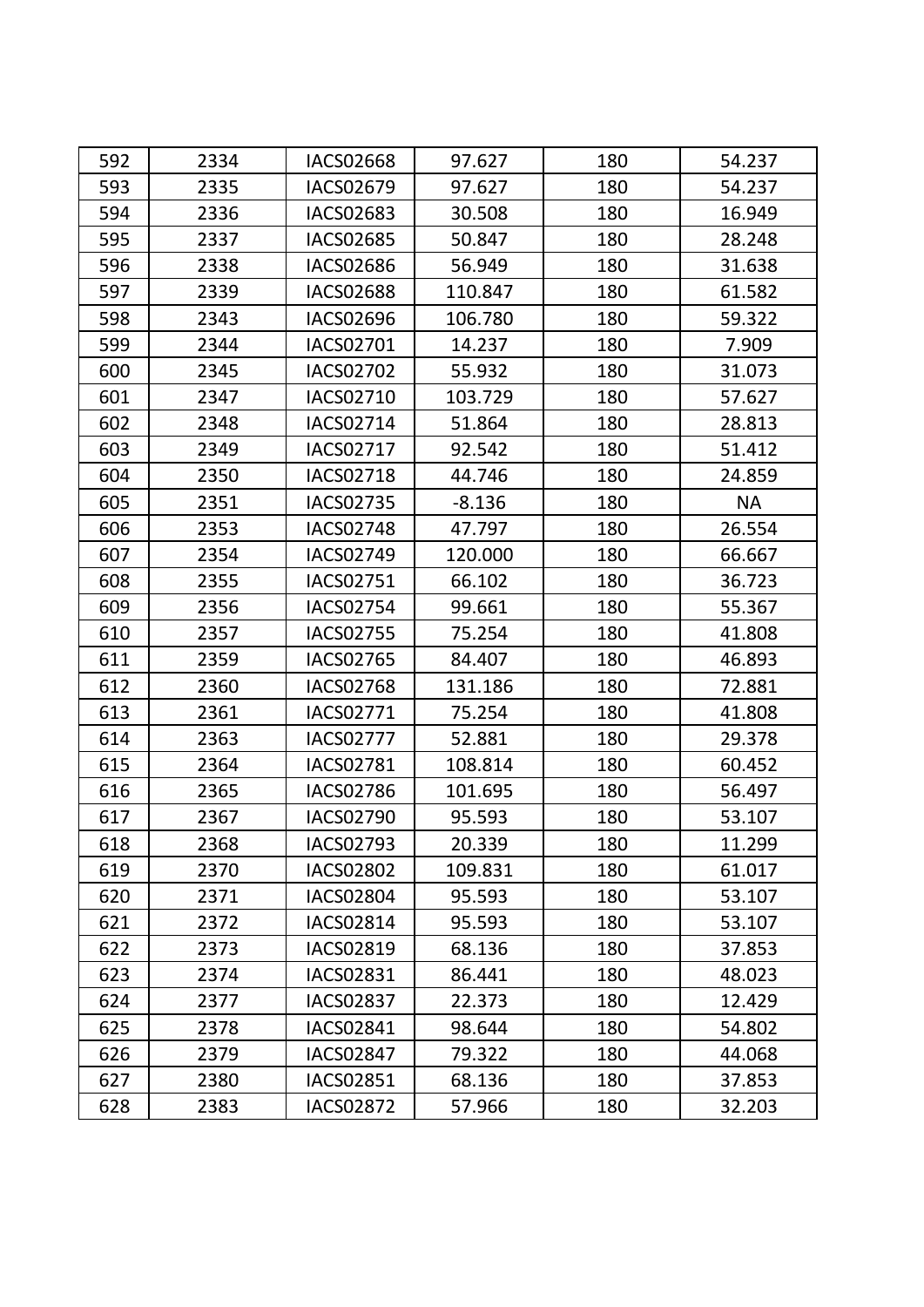| 629 | 2384 | <b>IACS02873</b> | 86.441  | 180 | 48.023 |
|-----|------|------------------|---------|-----|--------|
| 630 | 2385 | <b>IACS02876</b> | 67.119  | 180 | 37.288 |
| 631 | 2386 | <b>IACS02877</b> | 144.407 | 180 | 80.226 |
| 632 | 2387 | <b>IACS02882</b> | 88.475  | 180 | 49.153 |
| 633 | 2388 | <b>IACS02894</b> | 53.898  | 180 | 29.943 |
| 634 | 2389 | <b>IACS02896</b> | 108.814 | 180 | 60.452 |
| 635 | 2390 | <b>IACS02908</b> | 26.441  | 180 | 14.689 |
| 636 | 2391 | <b>IACS02909</b> | 132.203 | 180 | 73.446 |
| 637 | 2393 | IACS02913        | 163.729 | 180 | 90.961 |
| 638 | 2395 | IACS02919        | 103.729 | 180 | 57.627 |
| 639 | 2397 | <b>IACS02922</b> | 17.288  | 180 | 9.604  |
| 640 | 2398 | IACS02924        | 39.661  | 180 | 22.034 |
| 641 | 2399 | IACS02931        | 74.237  | 180 | 41.243 |
| 642 | 2400 | <b>IACS02932</b> | 21.356  | 180 | 11.864 |
| 643 | 2401 | IACS02934        | 83.390  | 180 | 46.328 |
| 644 | 2402 | <b>IACS02936</b> | 127.119 | 180 | 70.622 |
| 645 | 2404 | IACS02943        | 45.763  | 180 | 25.424 |
| 646 | 2405 | <b>IACS02945</b> | 70.169  | 180 | 38.983 |
| 647 | 2407 | <b>IACS02952</b> | 87.458  | 180 | 48.588 |
| 648 | 2408 | <b>IACS02964</b> | 127.119 | 180 | 70.622 |
| 649 | 2409 | IACS02967        | 144.407 | 180 | 80.226 |
| 650 | 2410 | <b>IACS02976</b> | 115.932 | 180 | 64.407 |
| 651 | 2412 | <b>IACS02979</b> | 67.119  | 180 | 37.288 |
| 652 | 2413 | <b>IACS02983</b> | 49.831  | 180 | 27.684 |
| 653 | 2414 | <b>IACS02984</b> | 43.729  | 180 | 24.294 |
| 654 | 2415 | <b>IACS02985</b> | 102.712 | 180 | 57.062 |
| 655 | 2416 | <b>IACS02987</b> | 104.746 | 180 | 58.192 |
| 656 | 2417 | <b>IACS02990</b> | 142.373 | 180 | 79.096 |
| 657 | 2418 | IACS02993        | 66.102  | 180 | 36.723 |
| 658 | 2419 | <b>IACS02994</b> | 39.661  | 180 | 22.034 |
| 659 | 2421 | <b>IACS02997</b> | 91.525  | 180 | 50.847 |
| 660 | 2422 | IACS02999        | 93.559  | 180 | 51.977 |
| 661 | 2424 | IACS03011        | 80.339  | 180 | 44.633 |
| 662 | 2426 | <b>IACS03028</b> | 78.305  | 180 | 43.503 |
| 663 | 2427 | IACS03032        | 88.475  | 180 | 49.153 |
| 664 | 2428 | <b>IACS03040</b> | 92.542  | 180 | 51.412 |
| 665 | 2430 | IACS03047        | 132.203 | 180 | 73.446 |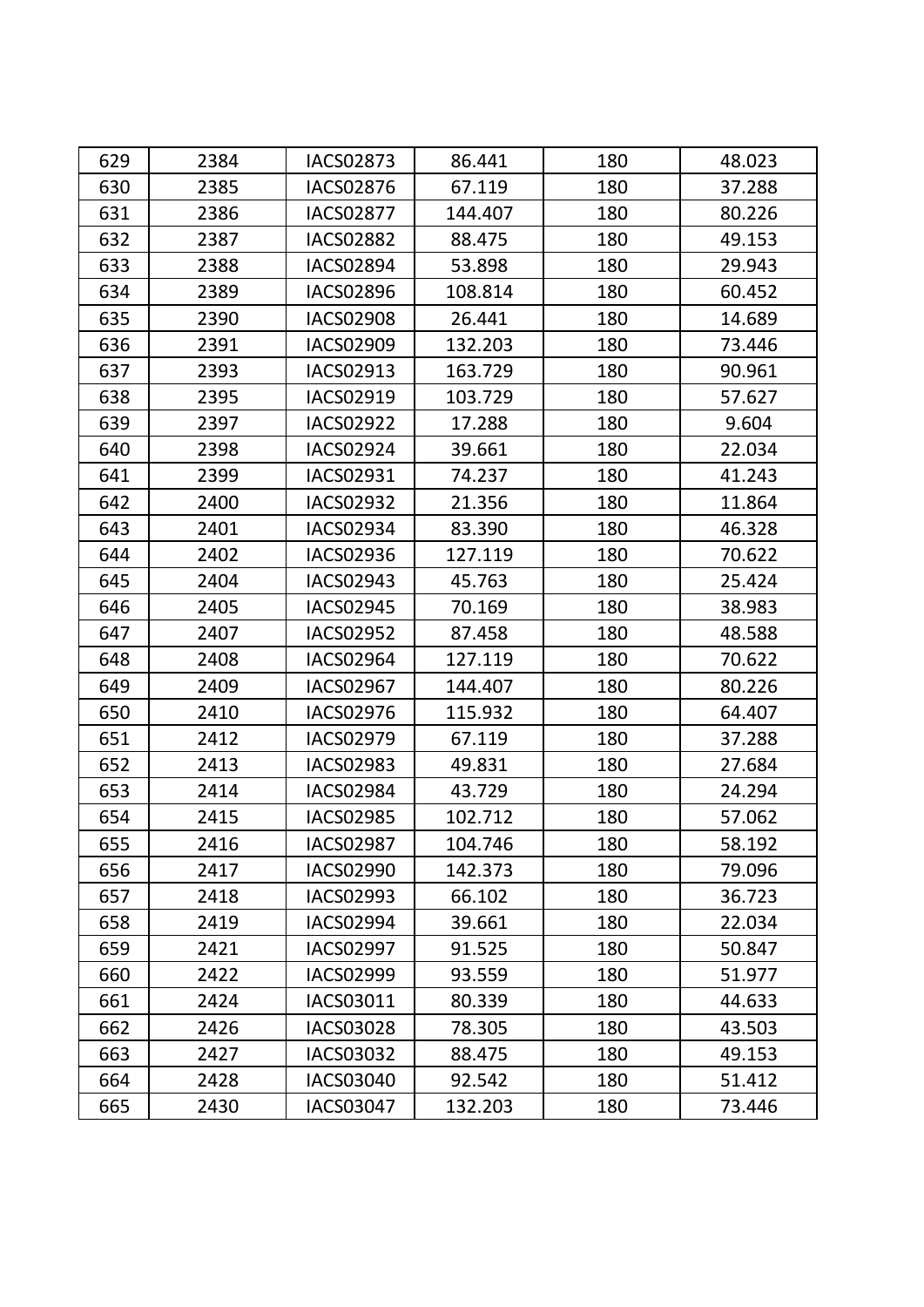| 666 | 2432 | IACS03049        | 46.780  | 180 | 25.989 |
|-----|------|------------------|---------|-----|--------|
| 667 | 2434 | IACS03061        | 131.186 | 180 | 72.881 |
| 668 | 2435 | IACS03070        | 44.746  | 180 | 24.859 |
| 669 | 2436 | IACS03071        | 81.356  | 180 | 45.198 |
| 670 | 2437 | IACS03074        | 102.712 | 180 | 57.062 |
| 671 | 2440 | <b>IACS03080</b> | 74.237  | 180 | 41.243 |
| 672 | 2441 | <b>IACS03082</b> | 21.356  | 180 | 11.864 |
| 673 | 2442 | IACS03083        | 76.271  | 180 | 42.373 |
| 674 | 2443 | <b>IACS03085</b> | 73.220  | 180 | 40.678 |
| 675 | 2444 | <b>IACS03087</b> | 35.593  | 180 | 19.774 |
| 676 | 2445 | IACS03101        | 61.017  | 180 | 33.898 |
| 677 | 2447 | IACS03112        | 100.678 | 180 | 55.932 |
| 678 | 2448 | <b>IACS03128</b> | 47.797  | 180 | 26.554 |
| 679 | 2449 | IACS03135        | 96.610  | 180 | 53.672 |
| 680 | 2450 | IACS03140        | 118.983 | 180 | 66.102 |
| 681 | 2451 | IACS03141        | 160.678 | 180 | 89.266 |
| 682 | 2453 | IACS03145        | 103.729 | 180 | 57.627 |
| 683 | 2454 | IACS03156        | 120.000 | 180 | 66.667 |
| 684 | 2455 | IACS03163        | 5.085   | 180 | 2.825  |
| 685 | 2456 | IACS03164        | 9.153   | 180 | 5.085  |
| 686 | 2457 | IACS03169        | 160.678 | 180 | 89.266 |
| 687 | 2458 | IACS03170        | 31.525  | 180 | 17.514 |
| 688 | 2459 | IACS03173        | 48.814  | 180 | 27.119 |
| 689 | 2460 | IACS03174        | 113.898 | 180 | 63.277 |
| 690 | 2461 | IACS03183        | 24.407  | 180 | 13.559 |
| 691 | 2462 | <b>IACS03185</b> | 90.508  | 180 | 50.282 |
| 692 | 2464 | IACS03191        | 68.136  | 180 | 37.853 |
| 693 | 2466 | IACS03193        | 100.678 | 180 | 55.932 |
| 694 | 2472 | IACS03211        | 69.153  | 180 | 38.418 |
| 695 | 2479 | <b>IACS03229</b> | 50.847  | 180 | 28.248 |
| 696 | 2482 | IACS03233        | 83.390  | 180 | 46.328 |
| 697 | 2484 | IACS03240        | 87.458  | 180 | 48.588 |
| 698 | 2485 | IACS03242        | 111.864 | 180 | 62.147 |
| 699 | 2486 | IACS03244        | 114.915 | 180 | 63.842 |
| 700 | 2487 | <b>IACS03252</b> | 65.085  | 180 | 36.158 |
| 701 | 2488 | <b>IACS03254</b> | 81.356  | 180 | 45.198 |
| 702 | 2495 | IACS03265        | 10.169  | 180 | 5.649  |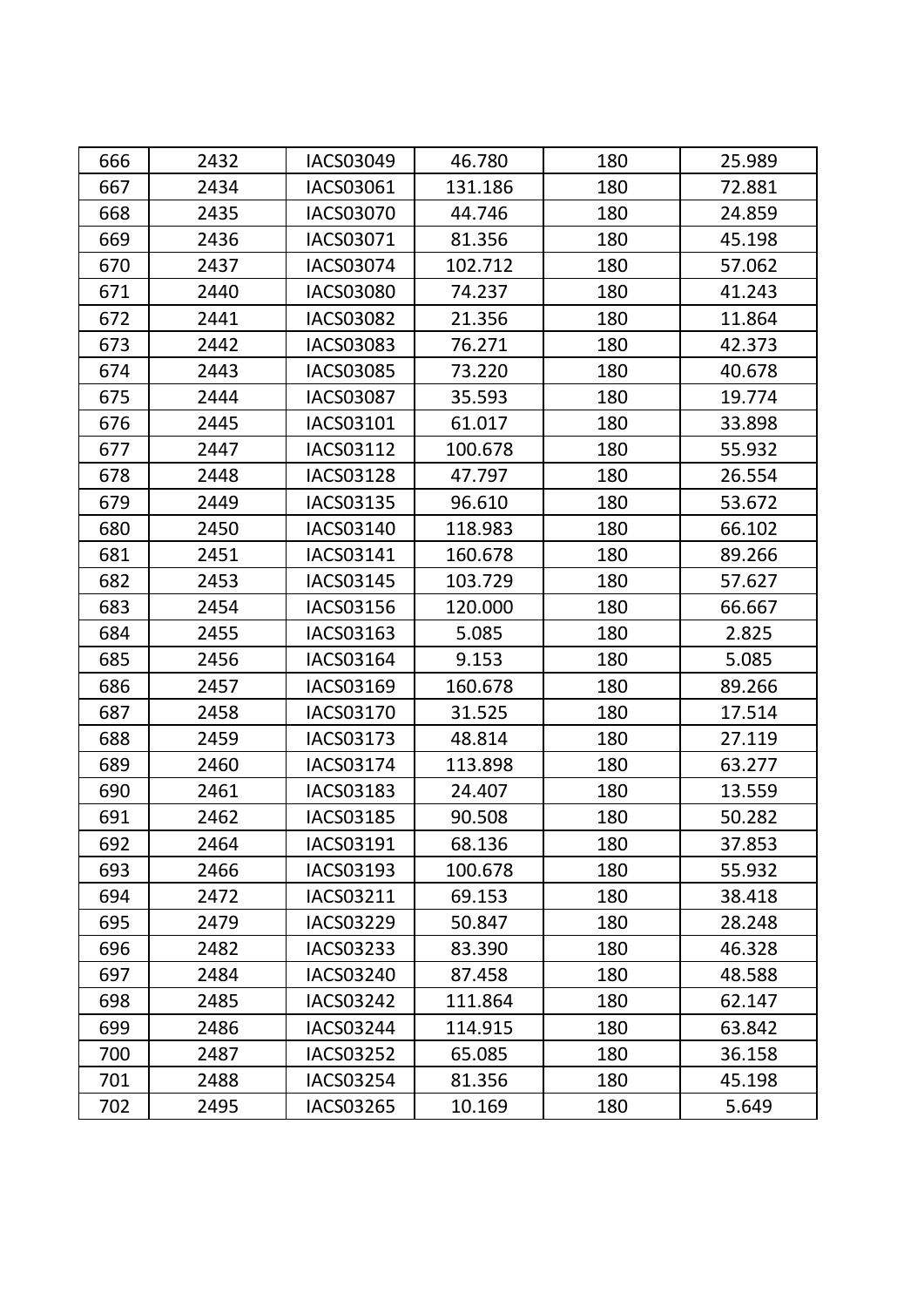| 703 | 2496 | <b>IACS03266</b> | 125.085 | 180 | 69.492 |
|-----|------|------------------|---------|-----|--------|
| 704 | 2501 | <b>IACS03274</b> | 63.051  | 180 | 35.028 |
| 705 | 2509 | <b>IACS03285</b> | 114.915 | 180 | 63.842 |
| 706 | 2510 | <b>IACS03286</b> | 76.271  | 180 | 42.373 |
| 707 | 2515 | IACS03294        | 0.000   | 180 | 0.000  |
| 708 | 2519 | <b>IACS03305</b> | 9.153   | 180 | 5.085  |
| 709 | 2520 | IACS03310        | 74.237  | 180 | 41.243 |
| 710 | 2521 | IACS03312        | 53.898  | 180 | 29.943 |
| 711 | 2522 | IACS03314        | 131.186 | 180 | 72.881 |
| 712 | 2523 | IACS03327        | 95.593  | 180 | 53.107 |
| 713 | 2524 | IACS03331        | 81.356  | 180 | 45.198 |
| 714 | 2525 | <b>IACS03352</b> | 53.898  | 180 | 29.943 |
| 715 | 2526 | <b>IACS03354</b> | 79.322  | 180 | 44.068 |
| 716 | 2527 | IACS03356        | 100.678 | 180 | 55.932 |
| 717 | 2528 | <b>IACS03358</b> | 111.864 | 180 | 62.147 |
| 718 | 2530 | IACS03373        | 74.237  | 180 | 41.243 |
| 719 | 2531 | <b>IACS03375</b> | 148.475 | 180 | 82.486 |
| 720 | 2534 | <b>IACS03380</b> | 71.186  | 180 | 39.548 |
| 721 | 2535 | IACS03381        | 9.153   | 180 | 5.085  |
| 722 | 2536 | <b>IACS03384</b> | 66.102  | 180 | 36.723 |
| 723 | 2538 | IACS03391        | 78.305  | 180 | 43.503 |
| 724 | 2539 | IACS03392        | 105.763 | 180 | 58.757 |
| 725 | 2541 | <b>IACS03402</b> | 45.763  | 180 | 25.424 |
| 726 | 2542 | <b>IACS03404</b> | 83.390  | 180 | 46.328 |
| 727 | 2545 | IACS03416        | 113.898 | 180 | 63.277 |
| 728 | 2546 | <b>IACS03420</b> | 11.186  | 180 | 6.214  |
| 729 | 2547 | IACS03421        | 70.169  | 180 | 38.983 |
| 730 | 2548 | <b>IACS03422</b> | 124.068 | 180 | 68.927 |
| 731 | 2549 | <b>IACS03426</b> | 11.186  | 180 | 6.214  |
| 732 | 2550 | <b>IACS03428</b> | 65.085  | 180 | 36.158 |
| 733 | 2551 | IACS03437        | 101.695 | 180 | 56.497 |
| 734 | 2553 | IACS03444        | 122.034 | 180 | 67.797 |
| 735 | 2554 | IACS03445        | 113.898 | 180 | 63.277 |
| 736 | 2555 | IACS03446        | 99.661  | 180 | 55.367 |
| 737 | 2556 | IACS03449        | 144.407 | 180 | 80.226 |
| 738 | 2557 | IACS03451        | 24.407  | 180 | 13.559 |
| 739 | 2558 | <b>IACS03452</b> | 109.831 | 180 | 61.017 |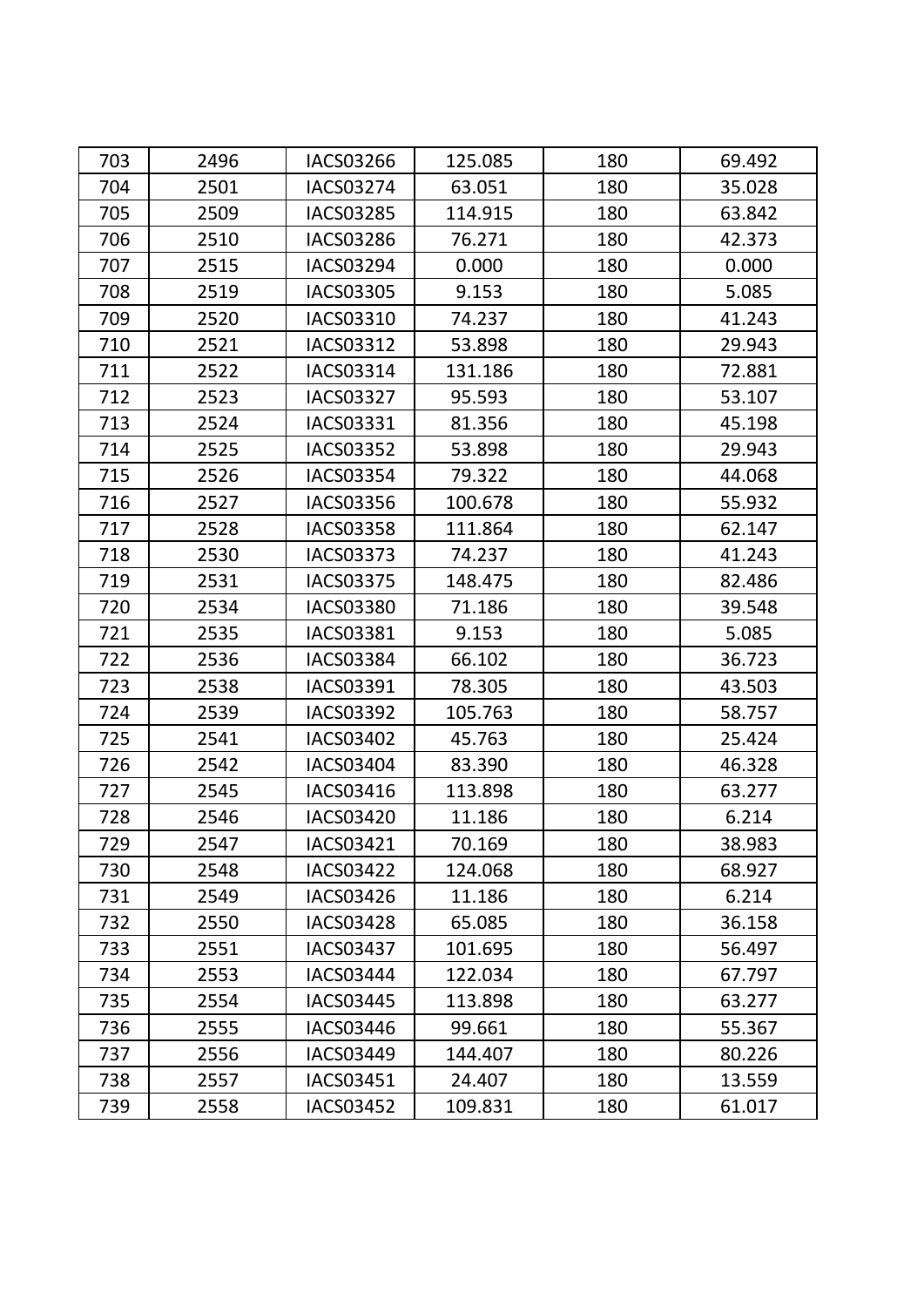| 740 | 2559 | <b>IACS03456</b> | 60.000  | 180 | 33.333 |
|-----|------|------------------|---------|-----|--------|
| 741 | 2560 | <b>IACS03458</b> | 144.407 | 180 | 80.226 |
| 742 | 2561 | <b>IACS03462</b> | 101.695 | 180 | 56.497 |
| 743 | 2562 | <b>IACS03465</b> | 77.288  | 180 | 42.938 |
| 744 | 2563 | IACS03469        | 32.542  | 180 | 18.079 |
| 745 | 2564 | <b>IACS03470</b> | 112.881 | 180 | 62.712 |
| 746 | 2566 | <b>IACS03480</b> | 74.237  | 180 | 41.243 |
| 747 | 2567 | <b>IACS03483</b> | 75.254  | 180 | 41.808 |
| 748 | 2568 | IACS03484        | 79.322  | 180 | 44.068 |
| 749 | 2570 | <b>IACS03500</b> | 114.915 | 180 | 63.842 |
| 750 | 2572 | IACS03511        | 132.203 | 180 | 73.446 |
| 751 | 2573 | <b>IACS03523</b> | 9.153   | 180 | 5.085  |
| 752 | 2575 | <b>IACS03536</b> | 115.932 | 180 | 64.407 |
| 753 | 2576 | <b>IACS03537</b> | 49.831  | 180 | 27.684 |
| 754 | 2577 | <b>IACS03547</b> | 103.729 | 180 | 57.627 |
| 755 | 2578 | IACS03549        | 107.797 | 180 | 59.887 |
| 756 | 2579 | IACS03551        | 100.678 | 180 | 55.932 |
| 757 | 2580 | <b>IACS03553</b> | 52.881  | 180 | 29.378 |
| 758 | 2581 | <b>IACS03555</b> | 87.458  | 180 | 48.588 |
| 759 | 2582 | <b>IACS03556</b> | 116.949 | 180 | 64.972 |
| 760 | 2583 | <b>IACS03557</b> | 51.864  | 180 | 28.813 |
| 761 | 2584 | <b>IACS03558</b> | 3.051   | 180 | 1.695  |
| 762 | 2586 | <b>IACS03560</b> | 93.559  | 180 | 51.977 |
| 763 | 2587 | IACS03561        | 49.831  | 180 | 27.684 |
| 764 | 2588 | <b>IACS03562</b> | 90.508  | 180 | 50.282 |
| 765 | 2589 | IACS03563        | 97.627  | 180 | 54.237 |
| 766 | 2590 | <b>IACS03566</b> | 115.932 | 180 | 64.407 |
| 767 | 2591 | <b>IACS03568</b> | 128.136 | 180 | 71.187 |
| 768 | 2592 | IACS03569        | 73.220  | 180 | 40.678 |
| 769 | 2593 | IACS03571        | 92.542  | 180 | 51.412 |
| 770 | 2594 | <b>IACS03572</b> | 114.915 | 180 | 63.842 |
| 771 | 2595 | <b>IACS03575</b> | 80.339  | 180 | 44.633 |
| 772 | 2598 | IACS03581        | 101.695 | 180 | 56.497 |
| 773 | 2599 | <b>IACS03582</b> | 39.661  | 180 | 22.034 |
| 774 | 2600 | <b>IACS03583</b> | 12.203  | 180 | 6.779  |
| 775 | 2601 | <b>IACS03587</b> | 131.186 | 180 | 72.881 |
| 776 | 2602 | <b>IACS03589</b> | 87.458  | 180 | 48.588 |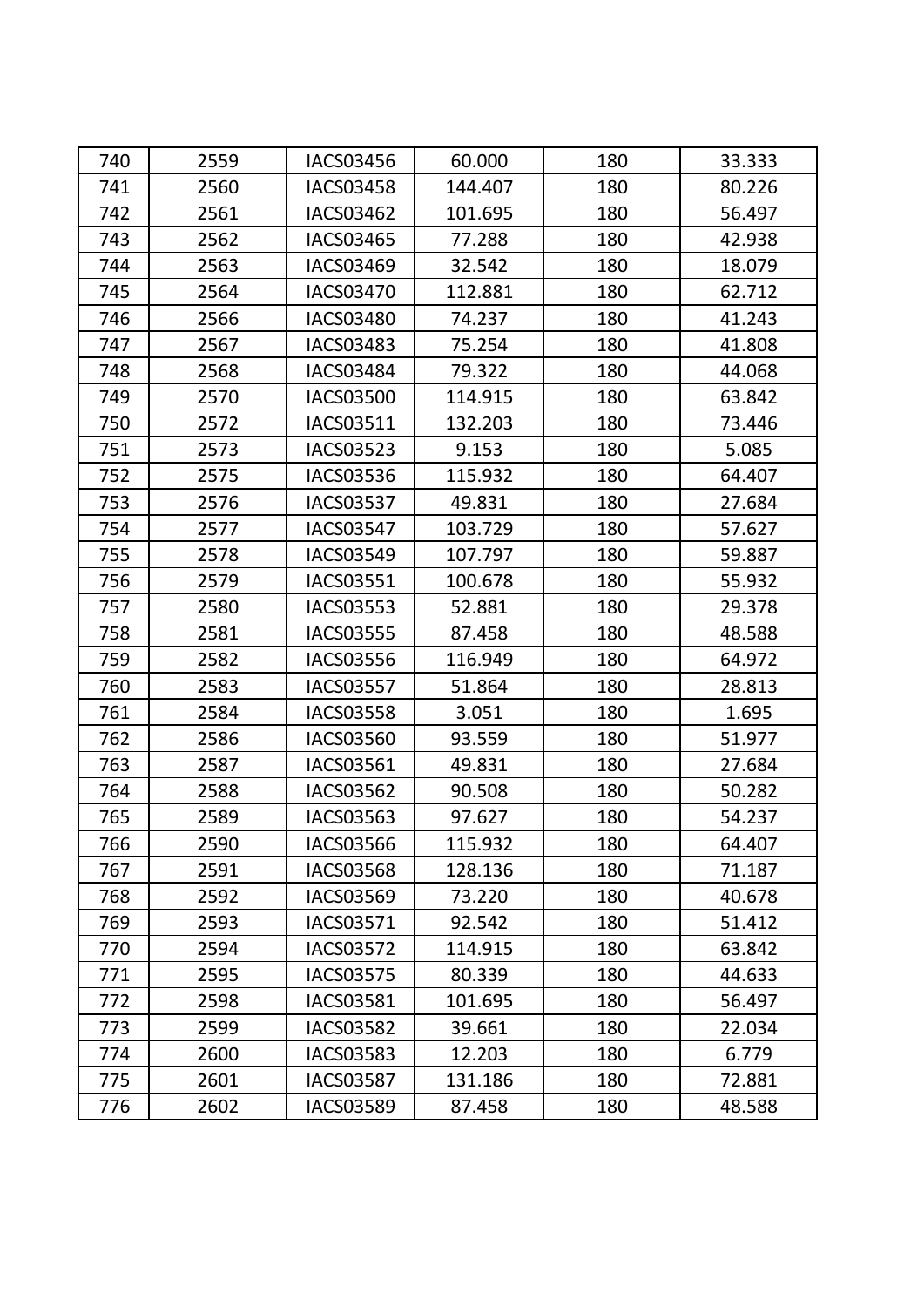| 777 | 2603 | IACS03591        | 106.780 | 180 | 59.322 |
|-----|------|------------------|---------|-----|--------|
| 778 | 2604 | <b>IACS03596</b> | 46.780  | 180 | 25.989 |
| 779 | 2605 | <b>IACS03599</b> | 142.373 | 180 | 79.096 |
| 780 | 2607 | <b>IACS03604</b> | 98.644  | 180 | 54.802 |
| 781 | 2608 | IACS03609        | 79.322  | 180 | 44.068 |
| 782 | 2609 | IACS03610        | 94.576  | 180 | 52.542 |
| 783 | 2610 | IACS03619        | 93.559  | 180 | 51.977 |
| 784 | 2612 | IACS03624        | 83.390  | 180 | 46.328 |
| 785 | 2613 | IACS03631        | 71.186  | 180 | 39.548 |
| 786 | 2614 | IACS03632        | 39.661  | 180 | 22.034 |
| 787 | 2615 | <b>IACS03635</b> | 11.186  | 180 | 6.214  |
| 788 | 2616 | IACS03643        | 14.237  | 180 | 7.909  |
| 789 | 2617 | <b>IACS03644</b> | 83.390  | 180 | 46.328 |
| 790 | 2620 | IACS03653        | 83.390  | 180 | 46.328 |
| 791 | 2622 | IACS03656        | 118.983 | 180 | 66.102 |
| 792 | 2623 | <b>IACS03666</b> | 107.797 | 180 | 59.887 |
| 793 | 2624 | IACS03669        | 114.915 | 180 | 63.842 |
| 794 | 2625 | IACS03670        | 68.136  | 180 | 37.853 |
| 795 | 2628 | IACS03676        | 76.271  | 180 | 42.373 |
| 796 | 2629 | <b>IACS03682</b> | 163.729 | 180 | 90.961 |
| 797 | 2630 | <b>IACS03683</b> | 163.729 | 180 | 90.961 |
| 798 | 2631 | IACS03685        | 47.797  | 180 | 26.554 |
| 799 | 2632 | <b>IACS03689</b> | 118.983 | 180 | 66.102 |
| 800 | 2633 | IACS03691        | 64.068  | 180 | 35.593 |
| 801 | 2636 | IACS03716        | 96.610  | 180 | 53.672 |
| 802 | 2637 | IACS03721        | 30.508  | 180 | 16.949 |
| 803 | 2639 | <b>IACS03729</b> | 75.254  | 180 | 41.808 |
| 804 | 2640 | <b>IACS03732</b> | 36.610  | 180 | 20.339 |
| 805 | 2641 | <b>IACS03733</b> | 118.983 | 180 | 66.102 |
| 806 | 2642 | <b>IACS03735</b> | 106.780 | 180 | 59.322 |
| 807 | 2643 | <b>IACS03736</b> | 106.780 | 180 | 59.322 |
| 808 | 2645 | IACS03740        | 56.949  | 180 | 31.638 |
| 809 | 2647 | <b>IACS03745</b> | 70.169  | 180 | 38.983 |
| 810 | 2648 | <b>IACS03752</b> | 85.424  | 180 | 47.458 |
| 811 | 2649 | <b>IACS03757</b> | 46.780  | 180 | 25.989 |
| 812 | 2650 | IACS03759        | 30.508  | 180 | 16.949 |
| 813 | 2651 | IACS03762        | 127.119 | 180 | 70.622 |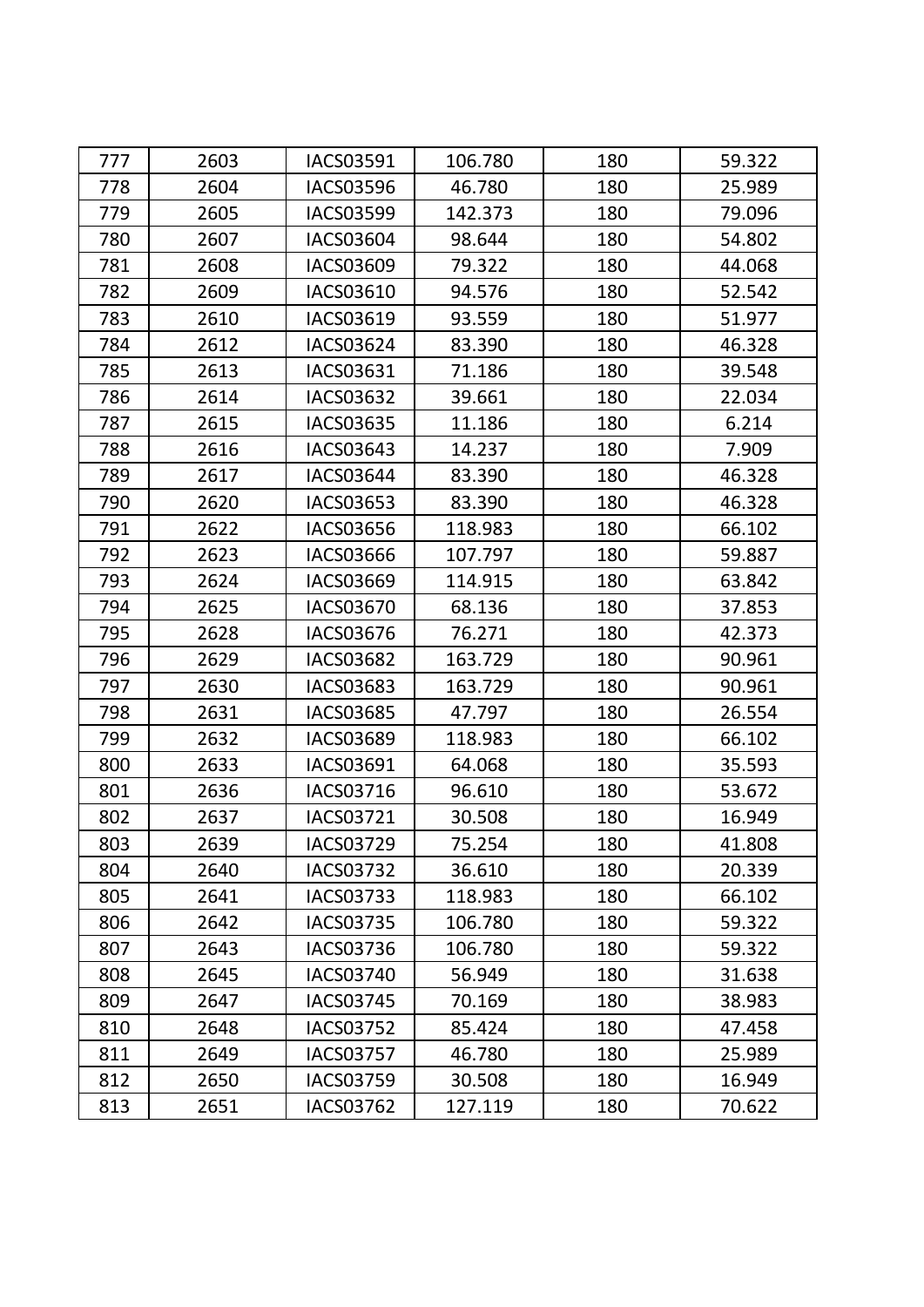| 814 | 2652 | <b>IACS03764</b> | 0.000   | 180 | 0.000  |
|-----|------|------------------|---------|-----|--------|
| 815 | 2653 | <b>IACS03765</b> | 63.051  | 180 | 35.028 |
| 816 | 2654 | IACS03771        | 64.068  | 180 | 35.593 |
| 817 | 2656 | <b>IACS03776</b> | 68.136  | 180 | 37.853 |
| 818 | 2657 | <b>IACS03778</b> | 151.525 | 180 | 84.181 |
| 819 | 2658 | <b>IACS03779</b> | 38.644  | 180 | 21.469 |
| 820 | 2659 | <b>IACS03780</b> | 64.068  | 180 | 35.593 |
| 821 | 2662 | <b>IACS03784</b> | 50.847  | 180 | 28.248 |
| 822 | 2663 | <b>IACS03788</b> | 41.695  | 180 | 23.164 |
| 823 | 2664 | IACS03793        | 159.661 | 180 | 88.701 |
| 824 | 2665 | <b>IACS03797</b> | 17.288  | 180 | 9.604  |
| 825 | 2666 | IACS03799        | 112.881 | 180 | 62.712 |
| 826 | 2667 | <b>IACS03800</b> | 77.288  | 180 | 42.938 |
| 827 | 2668 | IACS03803        | 72.203  | 180 | 40.113 |
| 828 | 2669 | <b>IACS03804</b> | 40.678  | 180 | 22.599 |
| 829 | 2671 | <b>IACS03808</b> | 107.797 | 180 | 59.887 |
| 830 | 2673 | IACS03811        | 94.576  | 180 | 52.542 |
| 831 | 2674 | <b>IACS03812</b> | 149.492 | 180 | 83.051 |
| 832 | 2675 | IACS03813        | 46.780  | 180 | 25.989 |
| 833 | 2676 | IACS03814        | 75.254  | 180 | 41.808 |
| 834 | 2677 | <b>IACS03820</b> | 124.068 | 180 | 68.927 |
| 835 | 2678 | IACS03829        | 49.831  | 180 | 27.684 |
| 836 | 2679 | <b>IACS03832</b> | 128.136 | 180 | 71.187 |
| 837 | 2680 | IACS03833        | 20.339  | 180 | 11.299 |
| 838 | 2681 | <b>IACS03834</b> | 107.797 | 180 | 59.887 |
| 839 | 2682 | <b>IACS03835</b> | 120.000 | 180 | 66.667 |
| 840 | 2683 | <b>IACS03837</b> | 44.746  | 180 | 24.859 |
| 841 | 2684 | <b>IACS03838</b> | 94.576  | 180 | 52.542 |
| 842 | 2685 | IACS03839        | 68.136  | 180 | 37.853 |
| 843 | 2686 | <b>IACS03840</b> | 87.458  | 180 | 48.588 |
| 844 | 2687 | IACS03841        | 105.763 | 180 | 58.757 |
| 845 | 2688 | <b>IACS03844</b> | 53.898  | 180 | 29.943 |
| 846 | 2689 | IACS03845        | 31.525  | 180 | 17.514 |
| 847 | 2691 | <b>IACS03851</b> | 79.322  | 180 | 44.068 |
| 848 | 2693 | <b>IACS03862</b> | 123.051 | 180 | 68.362 |
| 849 | 2694 | IACS03865        | 32.542  | 180 | 18.079 |
| 850 | 2695 | IACS03866        | 78.305  | 180 | 43.503 |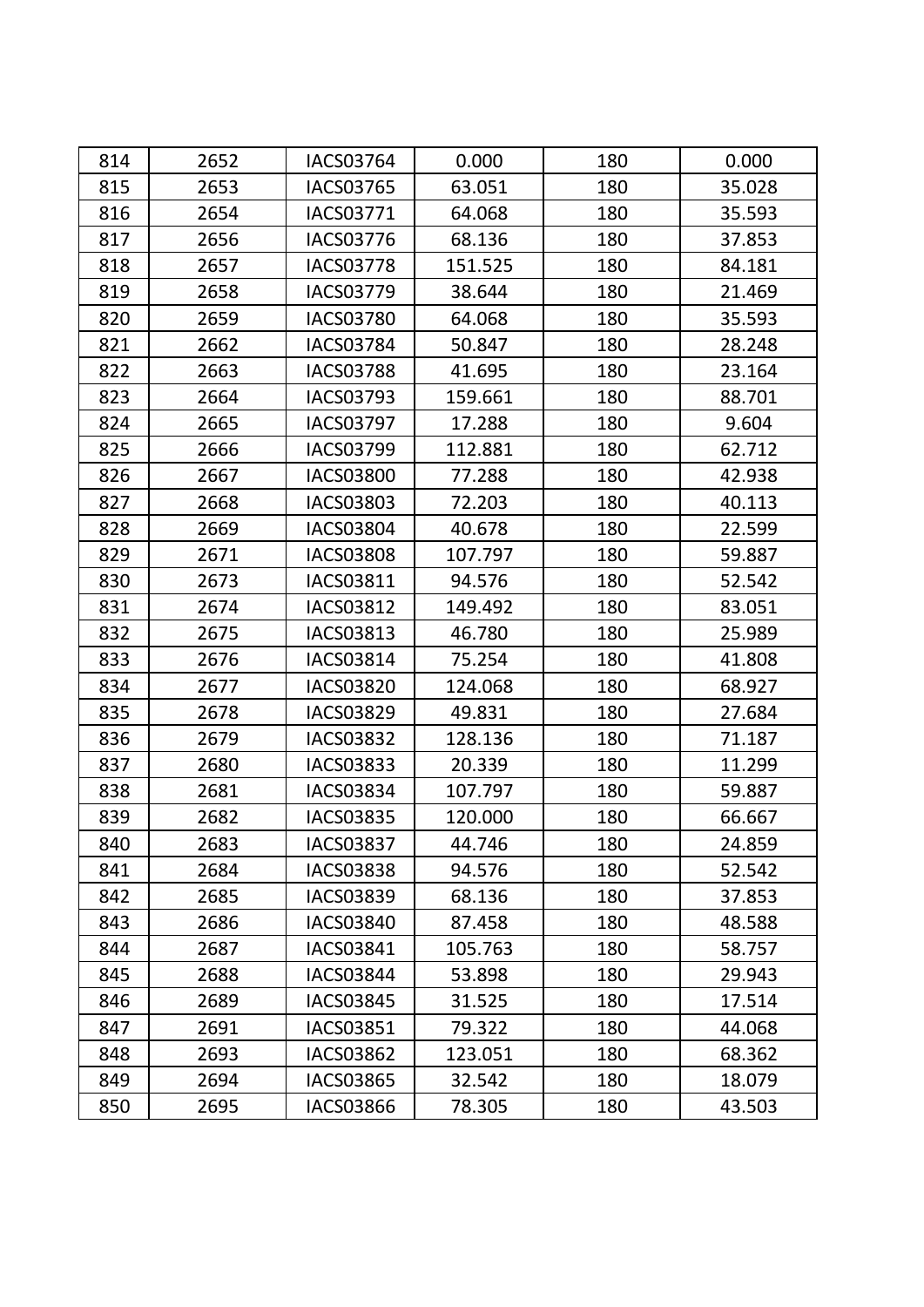| 851 | 2696 | <b>IACS03873</b> | 98.644  | 180 | 54.802 |
|-----|------|------------------|---------|-----|--------|
| 852 | 2698 | <b>IACS03878</b> | 43.729  | 180 | 24.294 |
| 853 | 2699 | <b>IACS03879</b> | 108.814 | 180 | 60.452 |
| 854 | 2700 | <b>IACS03883</b> | 83.390  | 180 | 46.328 |
| 855 | 2701 | IACS03893        | 31.525  | 180 | 17.514 |
| 856 | 2703 | <b>IACS03896</b> | 96.610  | 180 | 53.672 |
| 857 | 2713 | IACS03912        | 74.237  | 180 | 41.243 |
| 858 | 2717 | IACS03921        | 89.492  | 180 | 49.718 |
| 859 | 2720 | <b>IACS03924</b> | 18.305  | 180 | 10.169 |
| 860 | 2721 | IACS03926        | 22.373  | 180 | 12.429 |
| 861 | 2724 | IACS03930        | 0.000   | 180 | 0.000  |
| 862 | 2726 | IACS03936        | 16.271  | 180 | 9.039  |
| 863 | 2728 | <b>IACS03942</b> | 11.186  | 180 | 6.214  |
| 864 | 2729 | <b>IACS03947</b> | 72.203  | 180 | 40.113 |
| 865 | 2730 | <b>IACS03948</b> | 98.644  | 180 | 54.802 |
| 866 | 2735 | <b>IACS03962</b> | 137.288 | 180 | 76.271 |
| 867 | 2739 | <b>IACS03978</b> | 85.424  | 180 | 47.458 |
| 868 | 2740 | IACS03979        | 13.220  | 180 | 7.344  |
| 869 | 2741 | <b>IACS03980</b> | 77.288  | 180 | 42.938 |
| 870 | 2744 | <b>IACS03996</b> | 32.542  | 180 | 18.079 |
| 871 | 2745 | <b>IACS03997</b> | 32.542  | 180 | 18.079 |
| 872 | 2746 | <b>IACS03999</b> | 124.068 | 180 | 68.927 |
| 873 | 2747 | IACS04001        | 155.593 | 180 | 86.441 |
| 874 | 2748 | <b>IACS04002</b> | 82.373  | 180 | 45.763 |
| 875 | 2749 | IACS04003        | 50.847  | 180 | 28.248 |
| 876 | 2750 | IACS04013        | 98.644  | 180 | 54.802 |
| 877 | 2752 | IACS04015        | 136.271 | 180 | 75.706 |
| 878 | 2753 | IACS04017        | 127.119 | 180 | 70.622 |
| 879 | 2754 | <b>IACS04022</b> | 94.576  | 180 | 52.542 |
| 880 | 2761 | IACS04039        | 38.644  | 180 | 21.469 |
| 881 | 2762 | IACS04041        | 96.610  | 180 | 53.672 |
| 882 | 2763 | IACS04044        | 129.153 | 180 | 71.752 |
| 883 | 2764 | <b>IACS04048</b> | 80.339  | 180 | 44.633 |
| 884 | 2765 | IACS04049        | 47.797  | 180 | 26.554 |
| 885 | 2766 | IACS04054        | 78.305  | 180 | 43.503 |
| 886 | 2768 | <b>IACS04057</b> | 3.051   | 180 | 1.695  |
| 887 | 2769 | <b>IACS04058</b> | 108.814 | 180 | 60.452 |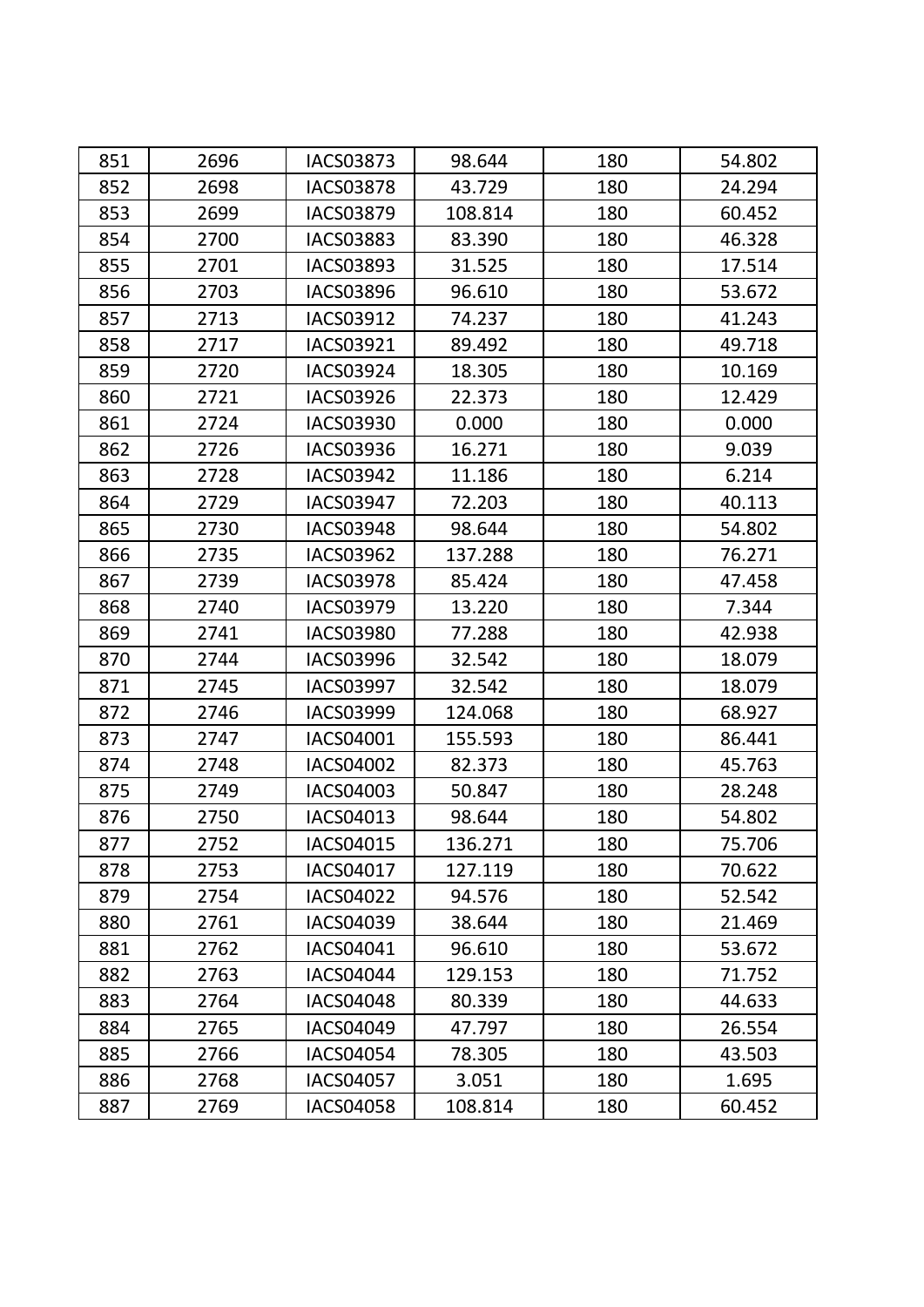| 888 | 2770 | <b>IACS04059</b> | 98.644   | 180 | 54.802    |
|-----|------|------------------|----------|-----|-----------|
| 889 | 2771 | <b>IACS04064</b> | 41.695   | 180 | 23.164    |
| 890 | 2772 | IACS04067        | 60.000   | 180 | 33.333    |
| 891 | 2775 | <b>IACS04075</b> | 94.576   | 180 | 52.542    |
| 892 | 2776 | <b>IACS04078</b> | 27.458   | 180 | 15.254    |
| 893 | 2777 | <b>IACS04085</b> | 86.441   | 180 | 48.023    |
| 894 | 2779 | <b>IACS04096</b> | 86.441   | 180 | 48.023    |
| 895 | 2781 | <b>IACS04098</b> | 83.390   | 180 | 46.328    |
| 896 | 2782 | <b>IACS04100</b> | 72.203   | 180 | 40.113    |
| 897 | 2783 | IACS04105        | 98.644   | 180 | 54.802    |
| 898 | 2784 | IACS04106        | 93.559   | 180 | 51.977    |
| 899 | 2787 | IACS04110        | 113.898  | 180 | 63.277    |
| 900 | 2788 | IACS04113        | $-5.085$ | 180 | <b>NA</b> |
| 901 | 2789 | IACS04115        | 86.441   | 180 | 48.023    |
| 902 | 2790 | IACS04119        | 137.288  | 180 | 76.271    |
| 903 | 2791 | <b>IACS04122</b> | 123.051  | 180 | 68.362    |
| 904 | 2794 | IACS04146        | 129.153  | 180 | 71.752    |
| 905 | 2795 | <b>IACS04148</b> | 95.593   | 180 | 53.107    |
| 906 | 2797 | IACS04153        | 118.983  | 180 | 66.102    |
| 907 | 2798 | IACS04155        | 156.610  | 180 | 87.006    |
| 908 | 2799 | IACS04160        | 24.407   | 180 | 13.559    |
| 909 | 2803 | <b>IACS04172</b> | 83.390   | 180 | 46.328    |
| 910 | 2804 | <b>IACS04173</b> | 54.915   | 180 | 30.508    |
| 911 | 2805 | IACS04175        | 22.373   | 180 | 12.429    |
| 912 | 2808 | <b>IACS04180</b> | $-7.119$ | 180 | <b>NA</b> |
| 913 | 2810 | <b>IACS04185</b> | 53.898   | 180 | 29.943    |
| 914 | 2812 | <b>IACS04190</b> | 70.169   | 180 | 38.983    |
| 915 | 2813 | IACS04191        | 92.542   | 180 | 51.412    |
| 916 | 2814 | IACS04192        | 42.712   | 180 | 23.729    |
| 917 | 2816 | <b>IACS04196</b> | 17.288   | 180 | 9.604     |
| 918 | 2817 | IACS04199        | 26.441   | 180 | 14.689    |
| 919 | 2818 | <b>IACS04202</b> | 0.000    | 180 | 0.000     |
| 920 | 2820 | IACS04207        | 66.102   | 180 | 36.723    |
| 921 | 2821 | <b>IACS04208</b> | 80.339   | 180 | 44.633    |
| 922 | 2822 | IACS04214        | 80.339   | 180 | 44.633    |
| 923 | 2824 | IACS04221        | 86.441   | 180 | 48.023    |
| 924 | 2825 | <b>IACS04225</b> | 10.169   | 180 | 5.649     |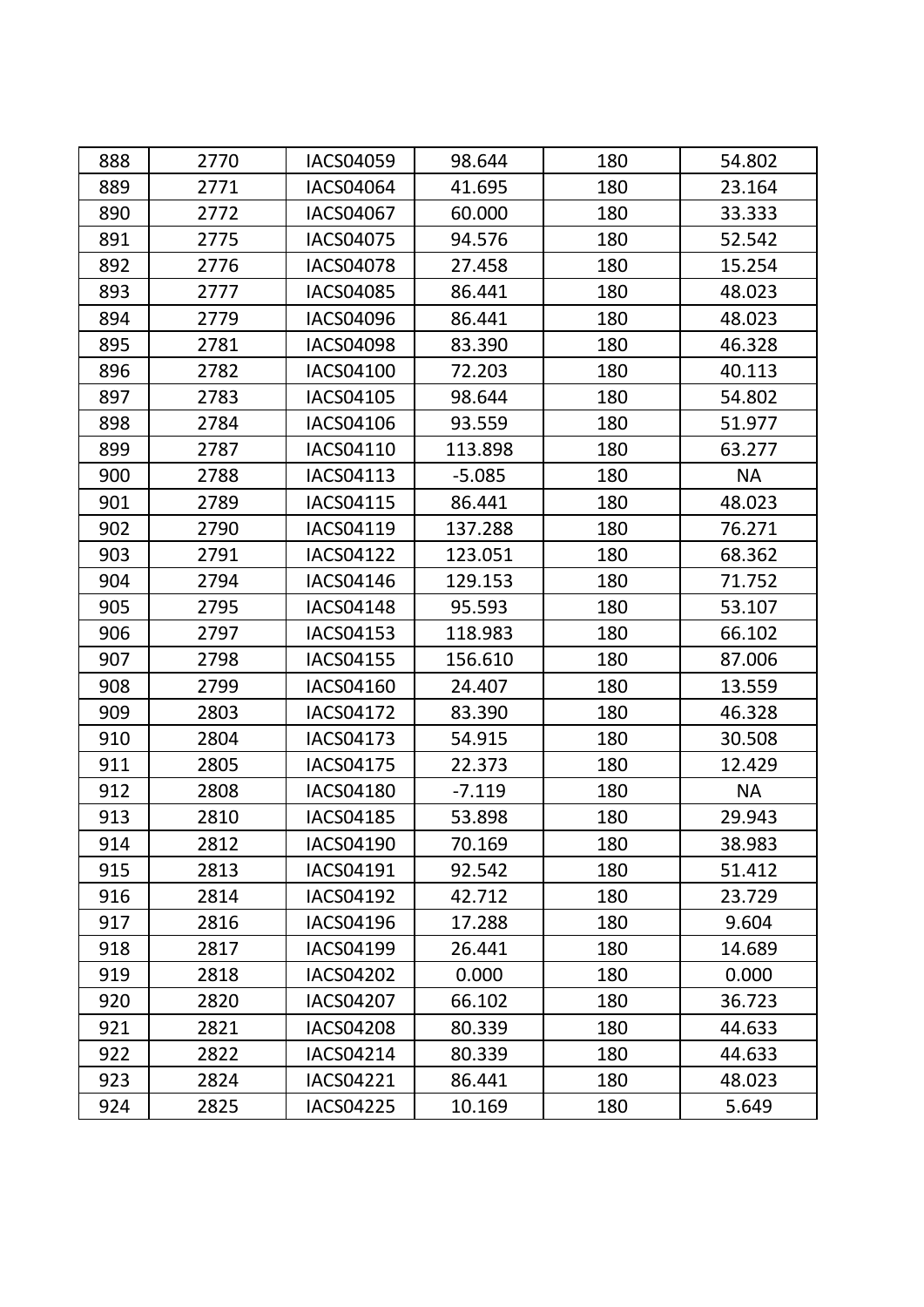| 925 | 2827 | <b>IACS04229</b> | 5.085    | 180 | 2.825     |
|-----|------|------------------|----------|-----|-----------|
| 926 | 2828 | <b>IACS04236</b> | 50.847   | 180 | 28.248    |
| 927 | 2832 | <b>IACS04244</b> | 43.729   | 180 | 24.294    |
| 928 | 2833 | <b>IACS04245</b> | 53.898   | 180 | 29.943    |
| 929 | 2834 | <b>IACS04246</b> | 97.627   | 180 | 54.237    |
| 930 | 2836 | <b>IACS04255</b> | 33.559   | 180 | 18.644    |
| 931 | 2837 | <b>IACS04256</b> | 28.475   | 180 | 15.819    |
| 932 | 2838 | <b>IACS04259</b> | 69.153   | 180 | 38.418    |
| 933 | 2839 | IACS04260        | $-1.017$ | 180 | <b>NA</b> |
| 934 | 2841 | IACS04263        | 38.644   | 180 | 21.469    |
| 935 | 2842 | <b>IACS04265</b> | 130.169  | 180 | 72.316    |
| 936 | 2843 | <b>IACS04267</b> | 109.831  | 180 | 61.017    |
| 937 | 2844 | <b>IACS04268</b> | 14.237   | 180 | 7.909     |
| 938 | 2846 | <b>IACS04275</b> | 81.356   | 180 | 45.198    |
| 939 | 2847 | <b>IACS04276</b> | 116.949  | 180 | 64.972    |
| 940 | 2848 | <b>IACS04279</b> | 51.864   | 180 | 28.813    |
| 941 | 2849 | <b>IACS04280</b> | 33.559   | 180 | 18.644    |
| 942 | 2850 | <b>IACS04281</b> | 47.797   | 180 | 26.554    |
| 943 | 2851 | <b>IACS04285</b> | 92.542   | 180 | 51.412    |
| 944 | 2852 | <b>IACS04286</b> | 63.051   | 180 | 35.028    |
| 945 | 2853 | <b>IACS04295</b> | 128.136  | 180 | 71.187    |
| 946 | 2854 | <b>IACS04297</b> | 92.542   | 180 | 51.412    |
| 947 | 2856 | <b>IACS04299</b> | 103.729  | 180 | 57.627    |
| 948 | 2860 | <b>IACS04308</b> | 105.763  | 180 | 58.757    |
| 949 | 2861 | IACS04310        | 60.000   | 180 | 33.333    |
| 950 | 2864 | IACS04317        | 3.051    | 180 | 1.695     |
| 951 | 2865 | <b>IACS04320</b> | 101.695  | 180 | 56.497    |
| 952 | 2866 | IACS04321        | 21.356   | 180 | 11.864    |
| 953 | 2867 | <b>IACS04323</b> | 35.593   | 180 | 19.774    |
| 954 | 2870 | <b>IACS04329</b> | 37.627   | 180 | 20.904    |
| 955 | 2871 | IACS04333        | 21.356   | 180 | 11.864    |
| 956 | 2875 | IACS04349        | 60.000   | 180 | 33.333    |
| 957 | 2879 | <b>IACS04356</b> | 80.339   | 180 | 44.633    |
| 958 | 2882 | IACS04361        | 84.407   | 180 | 46.893    |
| 959 | 2886 | <b>IACS04372</b> | 76.271   | 180 | 42.373    |
| 960 | 2887 | <b>IACS04374</b> | 98.644   | 180 | 54.802    |
| 961 | 2888 | <b>IACS04377</b> | 83.390   | 180 | 46.328    |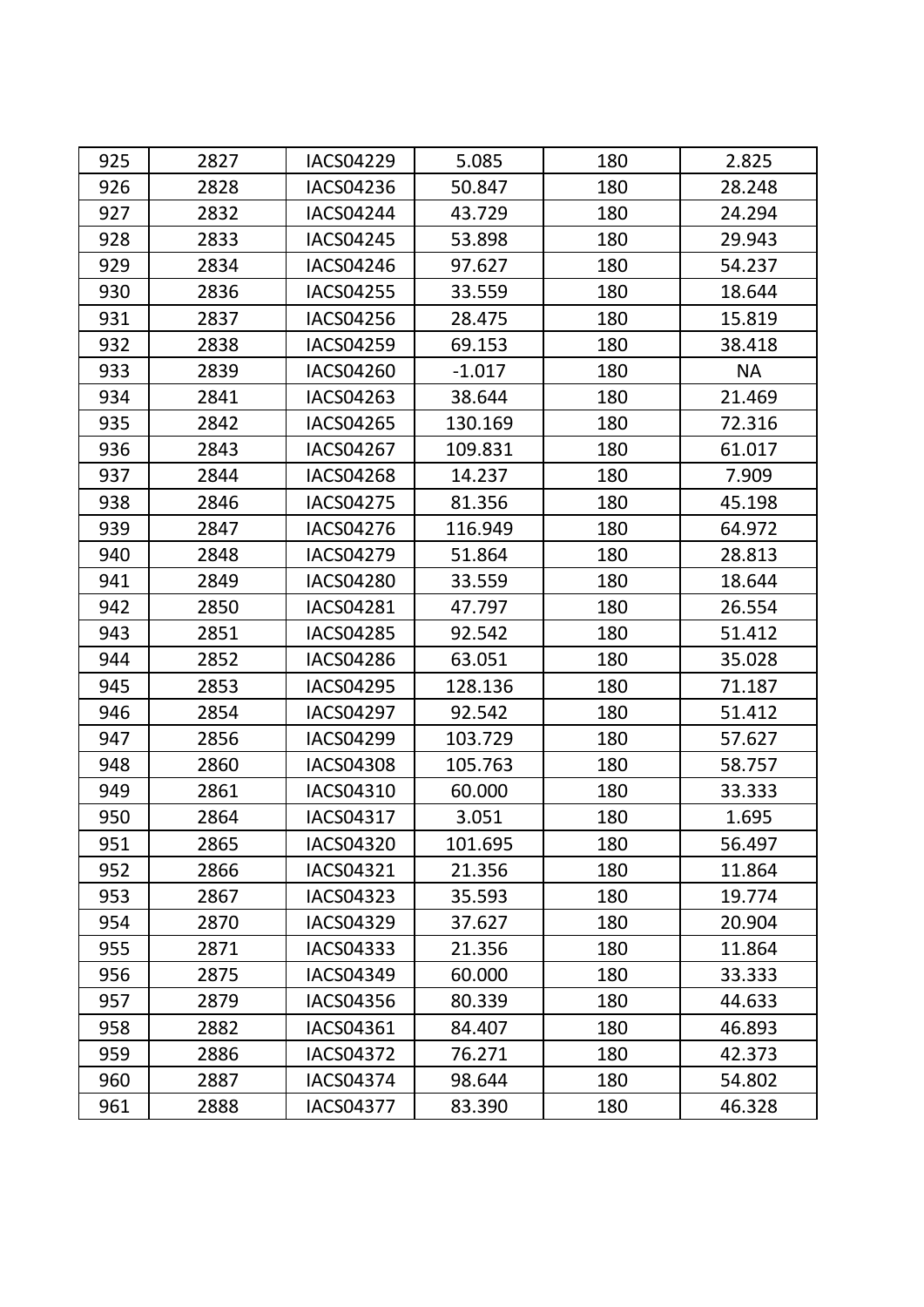| 962 | 2889 | <b>IACS04378</b> | 128.136  | 180 | 71.187    |
|-----|------|------------------|----------|-----|-----------|
| 963 | 2890 | <b>IACS04383</b> | 21.356   | 180 | 11.864    |
| 964 | 2893 | <b>IACS04390</b> | 1.017    | 180 | 0.565     |
| 965 | 2894 | <b>IACS04396</b> | 134.237  | 180 | 74.576    |
| 966 | 2895 | <b>IACS04398</b> | 86.441   | 180 | 48.023    |
| 967 | 2897 | <b>IACS04400</b> | 82.373   | 180 | 45.763    |
| 968 | 2899 | IACS04404        | $-5.085$ | 180 | <b>NA</b> |
| 969 | 2900 | <b>IACS04406</b> | 19.322   | 180 | 10.734    |
| 970 | 2901 | <b>IACS04408</b> | 109.831  | 180 | 61.017    |
| 971 | 2902 | IACS04409        | 29.492   | 180 | 16.384    |
| 972 | 2903 | IACS04410        | 31.525   | 180 | 17.514    |
| 973 | 2904 | IACS04411        | 93.559   | 180 | 51.977    |
| 974 | 2905 | <b>IACS04412</b> | 35.593   | 180 | 19.774    |
| 975 | 2906 | IACS04414        | 95.593   | 180 | 53.107    |
| 976 | 2907 | IACS04416        | 78.305   | 180 | 43.503    |
| 977 | 2908 | <b>IACS04418</b> | 8.136    | 180 | 4.520     |
| 978 | 2911 | <b>IACS04426</b> | 62.034   | 180 | 34.463    |
| 979 | 2912 | <b>IACS04427</b> | 99.661   | 180 | 55.367    |
| 980 | 2913 | IACS04431        | 46.780   | 180 | 25.989    |
| 981 | 2914 | <b>IACS04439</b> | 28.475   | 180 | 15.819    |
| 982 | 2916 | <b>IACS04444</b> | 48.814   | 180 | 27.119    |
| 983 | 2917 | <b>IACS04446</b> | 53.898   | 180 | 29.943    |
| 984 | 2918 | <b>IACS04448</b> | 95.593   | 180 | 53.107    |
| 985 | 2919 | <b>IACS04450</b> | 28.475   | 180 | 15.819    |
| 986 | 2921 | <b>IACS04456</b> | 42.712   | 180 | 23.729    |
| 987 | 2922 | <b>IACS04457</b> | 45.763   | 180 | 25.424    |
| 988 | 2924 | <b>IACS04462</b> | 57.966   | 180 | 32.203    |
| 989 | 2926 | <b>IACS04470</b> | 34.576   | 180 | 19.209    |
| 990 | 2927 | IACS04473        | 73.220   | 180 | 40.678    |
| 991 | 2928 | <b>IACS04480</b> | 26.441   | 180 | 14.689    |
| 992 | 2929 | <b>IACS04486</b> | 45.763   | 180 | 25.424    |
| 993 | 2930 | <b>IACS04490</b> | 118.983  | 180 | 66.102    |
| 994 | 2931 | <b>IACS04494</b> | 118.983  | 180 | 66.102    |
| 995 | 2933 | <b>IACS04496</b> | 38.644   | 180 | 21.469    |
| 996 | 2935 | <b>IACS04504</b> | 84.407   | 180 | 46.893    |
| 997 | 2936 | IACS04510        | 20.339   | 180 | 11.299    |
| 998 | 2937 | IACS04511        | 73.220   | 180 | 40.678    |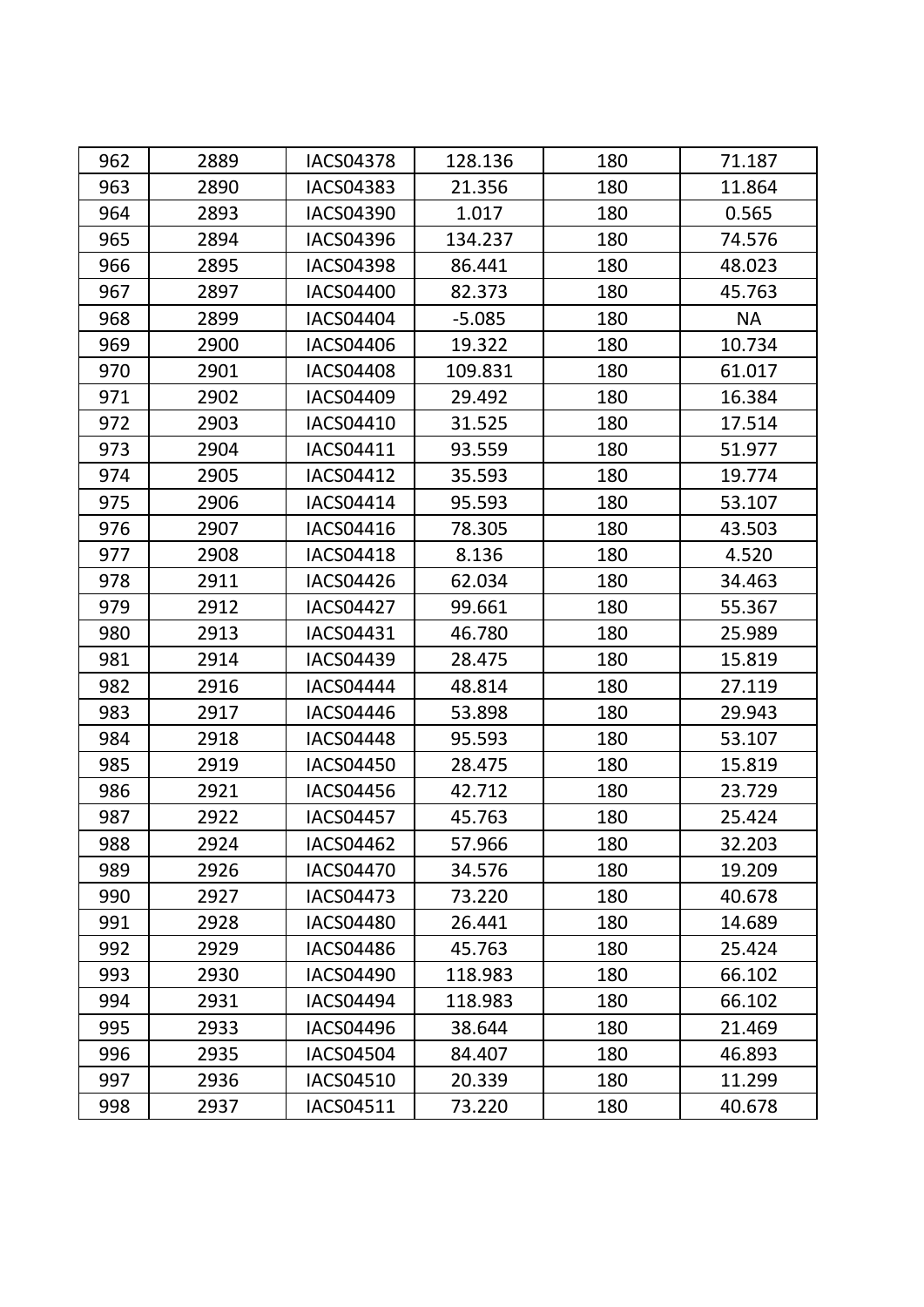| 999  | 2939 | <b>IACS04517</b> | 163.729  | 180 | 90.961    |
|------|------|------------------|----------|-----|-----------|
| 1000 | 2940 | <b>IACS04523</b> | 60.000   | 180 | 33.333    |
| 1001 | 2943 | <b>IACS04528</b> | 30.508   | 180 | 16.949    |
| 1002 | 2946 | <b>IACS04531</b> | 69.153   | 180 | 38.418    |
| 1003 | 2947 | <b>IACS04536</b> | 82.373   | 180 | 45.763    |
| 1004 | 2948 | <b>IACS04537</b> | 65.085   | 180 | 36.158    |
| 1005 | 2949 | <b>IACS04546</b> | 76.271   | 180 | 42.373    |
| 1006 | 2951 | <b>IACS04554</b> | 46.780   | 180 | 25.989    |
| 1007 | 2953 | <b>IACS04556</b> | 5.085    | 180 | 2.825     |
| 1008 | 2956 | <b>IACS04560</b> | $-3.051$ | 180 | <b>NA</b> |
| 1009 | 2957 | <b>IACS04564</b> | 97.627   | 180 | 54.237    |
| 1010 | 2958 | <b>IACS04569</b> | 26.441   | 180 | 14.689    |
| 1011 | 2959 | <b>IACS04573</b> | 22.373   | 180 | 12.429    |
| 1012 | 2960 | <b>IACS04581</b> | 9.153    | 180 | 5.085     |
| 1013 | 2962 | <b>IACS04589</b> | 32.542   | 180 | 18.079    |
| 1014 | 2964 | <b>IACS04602</b> | 60.000   | 180 | 33.333    |
| 1015 | 2966 | <b>IACS04608</b> | 44.746   | 180 | 24.859    |
| 1016 | 2969 | <b>IACS04625</b> | 94.576   | 180 | 52.542    |
| 1017 | 2971 | <b>IACS04628</b> | 53.898   | 180 | 29.943    |
| 1018 | 2972 | IACS04630        | 138.305  | 180 | 76.836    |
| 1019 | 2973 | <b>IACS04633</b> | 137.288  | 180 | 76.271    |
| 1020 | 2974 | <b>IACS04634</b> | 65.085   | 180 | 36.158    |
| 1021 | 2975 | <b>IACS04635</b> | 110.847  | 180 | 61.582    |
| 1022 | 2977 | IACS04641        | 108.814  | 180 | 60.452    |
| 1023 | 2978 | <b>IACS04644</b> | 31.525   | 180 | 17.514    |
| 1024 | 2980 | <b>IACS04646</b> | 60.000   | 180 | 33.333    |
| 1025 | 2984 | <b>IACS04658</b> | 124.068  | 180 | 68.927    |
| 1026 | 2986 | IACS04663        | 90.508   | 180 | 50.282    |
| 1027 | 2987 | IACS04669        | 77.288   | 180 | 42.938    |
| 1028 | 2988 | IACS04671        | 97.627   | 180 | 54.237    |
| 1029 | 2989 | <b>IACS04672</b> | 63.051   | 180 | 35.028    |
| 1030 | 2990 | IACS04679        | 78.305   | 180 | 43.503    |
| 1031 | 2991 | IACS04682        | 15.254   | 180 | 8.474     |
| 1032 | 2993 | <b>IACS04686</b> | 73.220   | 180 | 40.678    |
| 1033 | 2994 | IACS04689        | 49.831   | 180 | 27.684    |
| 1034 | 2995 | IACS04690        | 42.712   | 180 | 23.729    |
| 1035 | 2996 | <b>IACS04697</b> | 47.797   | 180 | 26.554    |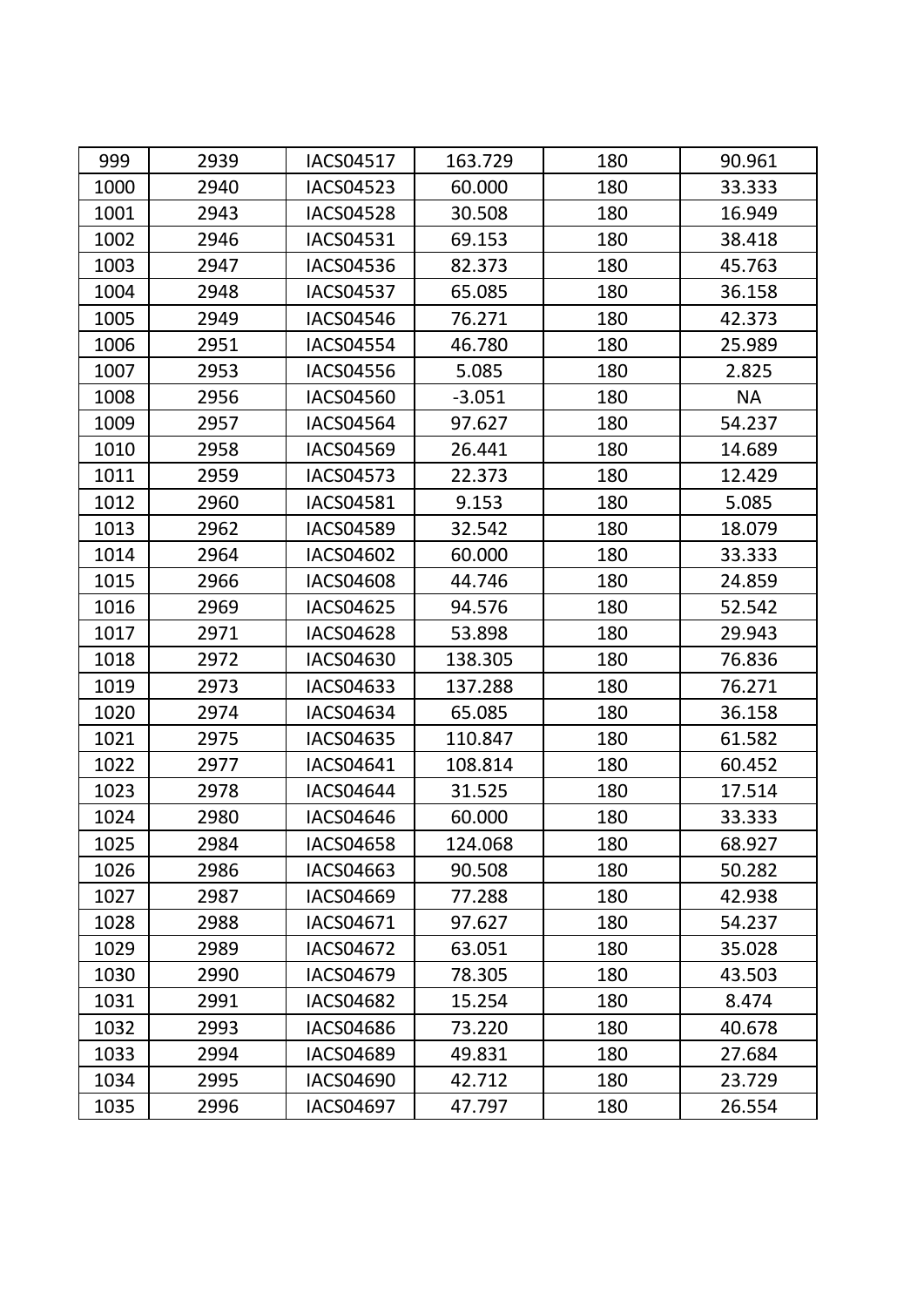| 1036 | 2998 | <b>IACS04699</b> | 57.966   | 180 | 32.203    |
|------|------|------------------|----------|-----|-----------|
| 1037 | 2999 | <b>IACS04703</b> | 71.186   | 180 | 39.548    |
| 1038 | 3001 | <b>IACS04706</b> | 9.153    | 180 | 5.085     |
| 1039 | 3003 | <b>IACS04709</b> | 131.186  | 180 | 72.881    |
| 1040 | 3004 | IACS04710        | 100.678  | 180 | 55.932    |
| 1041 | 3005 | IACS04711        | 118.983  | 180 | 66.102    |
| 1042 | 3006 | IACS04715        | 52.881   | 180 | 29.378    |
| 1043 | 3008 | IACS04719        | 86.441   | 180 | 48.023    |
| 1044 | 3009 | <b>IACS04720</b> | 123.051  | 180 | 68.362    |
| 1045 | 3010 | IACS04721        | 72.203   | 180 | 40.113    |
| 1046 | 3011 | <b>IACS04726</b> | 12.203   | 180 | 6.779     |
| 1047 | 3013 | <b>IACS04735</b> | 85.424   | 180 | 47.458    |
| 1048 | 3014 | <b>IACS04738</b> | 34.576   | 180 | 19.209    |
| 1049 | 3016 | <b>IACS04742</b> | 90.508   | 180 | 50.282    |
| 1050 | 3017 | <b>IACS04747</b> | 80.339   | 180 | 44.633    |
| 1051 | 3018 | <b>IACS04748</b> | 65.085   | 180 | 36.158    |
| 1052 | 3019 | <b>IACS04755</b> | 65.085   | 180 | 36.158    |
| 1053 | 3020 | <b>IACS04757</b> | 132.203  | 180 | 73.446    |
| 1054 | 3021 | <b>IACS04758</b> | 53.898   | 180 | 29.943    |
| 1055 | 3025 | <b>IACS04779</b> | 94.576   | 180 | 52.542    |
| 1056 | 3026 | <b>IACS04785</b> | 60.000   | 180 | 33.333    |
| 1057 | 3027 | <b>IACS04788</b> | 134.237  | 180 | 74.576    |
| 1058 | 3029 | <b>IACS04802</b> | 86.441   | 180 | 48.023    |
| 1059 | 3030 | IACS04803        | 82.373   | 180 | 45.763    |
| 1060 | 3031 | <b>IACS04806</b> | 112.881  | 180 | 62.712    |
| 1061 | 3032 | <b>IACS04807</b> | $-7.119$ | 180 | <b>NA</b> |
| 1062 | 3033 | <b>IACS04808</b> | 21.356   | 180 | 11.864    |
| 1063 | 3034 | <b>IACS04809</b> | 63.051   | 180 | 35.028    |
| 1064 | 3035 | IACS04810        | 78.305   | 180 | 43.503    |
| 1065 | 3037 | <b>IACS04821</b> | 2.034    | 180 | 1.130     |
| 1066 | 3038 | <b>IACS04824</b> | 131.186  | 180 | 72.881    |
| 1067 | 3040 | <b>IACS04832</b> | 87.458   | 180 | 48.588    |
| 1068 | 3043 | IACS04843        | 12.203   | 180 | 6.779     |
| 1069 | 3044 | IACS04844        | 98.644   | 180 | 54.802    |
| 1070 | 3045 | <b>IACS04845</b> | 86.441   | 180 | 48.023    |
| 1071 | 3047 | <b>IACS04855</b> | 53.898   | 180 | 29.943    |
| 1072 | 3048 | <b>IACS04858</b> | 56.949   | 180 | 31.638    |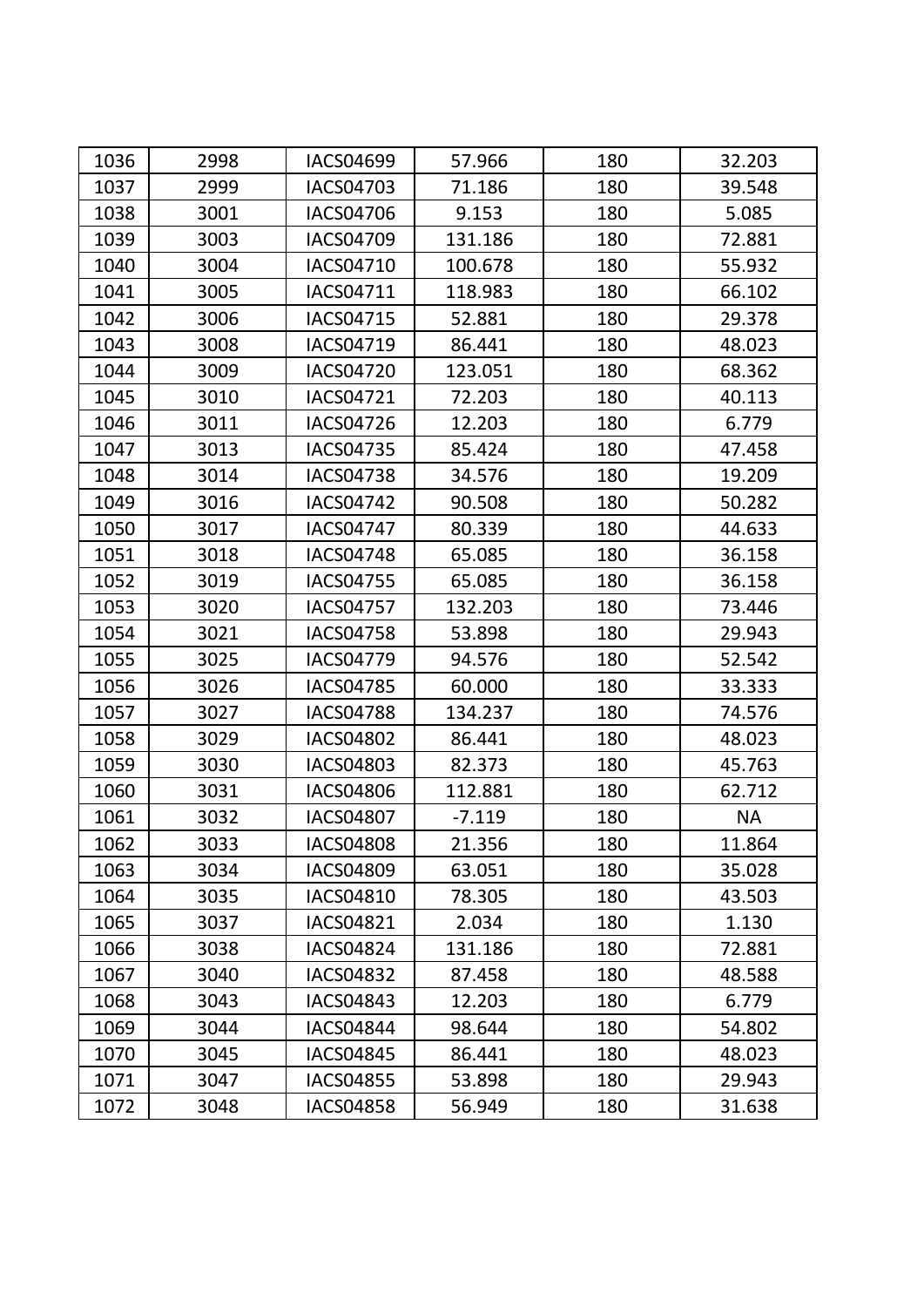| 1073 | 3049 | IACS04861        | 31.525  | 180 | 17.514 |
|------|------|------------------|---------|-----|--------|
| 1074 | 3050 | <b>IACS04865</b> | 80.339  | 180 | 44.633 |
| 1075 | 3051 | <b>IACS04870</b> | 105.763 | 180 | 58.757 |
| 1076 | 3053 | <b>IACS04879</b> | 29.492  | 180 | 16.384 |
| 1077 | 3054 | <b>IACS04882</b> | 107.797 | 180 | 59.887 |
| 1078 | 3055 | <b>IACS04883</b> | 17.288  | 180 | 9.604  |
| 1079 | 3056 | <b>IACS04884</b> | 11.186  | 180 | 6.214  |
| 1080 | 3057 | <b>IACS04885</b> | 66.102  | 180 | 36.723 |
| 1081 | 3058 | <b>IACS04887</b> | 7.119   | 180 | 3.955  |
| 1082 | 3059 | IACS04893        | 48.814  | 180 | 27.119 |
| 1083 | 3060 | <b>IACS04897</b> | 33.559  | 180 | 18.644 |
| 1084 | 3061 | <b>IACS04898</b> | 125.085 | 180 | 69.492 |
| 1085 | 3063 | <b>IACS04905</b> | 114.915 | 180 | 63.842 |
| 1086 | 3064 | <b>IACS04906</b> | 131.186 | 180 | 72.881 |
| 1087 | 3065 | <b>IACS04907</b> | 87.458  | 180 | 48.588 |
| 1088 | 3066 | IACS04912        | 91.525  | 180 | 50.847 |
| 1089 | 3067 | IACS04916        | 68.136  | 180 | 37.853 |
| 1090 | 3068 | <b>IACS04918</b> | 78.305  | 180 | 43.503 |
| 1091 | 3069 | IACS04919        | 26.441  | 180 | 14.689 |
| 1092 | 3070 | IACS04923        | 99.661  | 180 | 55.367 |
| 1093 | 3071 | <b>IACS04925</b> | 30.508  | 180 | 16.949 |
| 1094 | 3072 | <b>IACS04928</b> | 64.068  | 180 | 35.593 |
| 1095 | 3073 | <b>IACS04930</b> | 106.780 | 180 | 59.322 |
| 1096 | 3074 | IACS04931        | 71.186  | 180 | 39.548 |
| 1097 | 3076 | IACS04941        | 94.576  | 180 | 52.542 |
| 1098 | 3077 | <b>IACS04942</b> | 112.881 | 180 | 62.712 |
| 1099 | 3079 | <b>IACS04945</b> | 110.847 | 180 | 61.582 |
| 1100 | 3081 | IACS04947        | 86.441  | 180 | 48.023 |
| 1101 | 3082 | IACS04951        | 79.322  | 180 | 44.068 |
| 1102 | 3086 | IACS04965        | 123.051 | 180 | 68.362 |
| 1103 | 3087 | IACS04969        | 22.373  | 180 | 12.429 |
| 1104 | 3088 | IACS04971        | 42.712  | 180 | 23.729 |
| 1105 | 3089 | <b>IACS04972</b> | 55.932  | 180 | 31.073 |
| 1106 | 3090 | <b>IACS04974</b> | 103.729 | 180 | 57.627 |
| 1107 | 3091 | <b>IACS04977</b> | 134.237 | 180 | 74.576 |
| 1108 | 3092 | <b>IACS04980</b> | 15.254  | 180 | 8.474  |
| 1109 | 3094 | <b>IACS04988</b> | 28.475  | 180 | 15.819 |